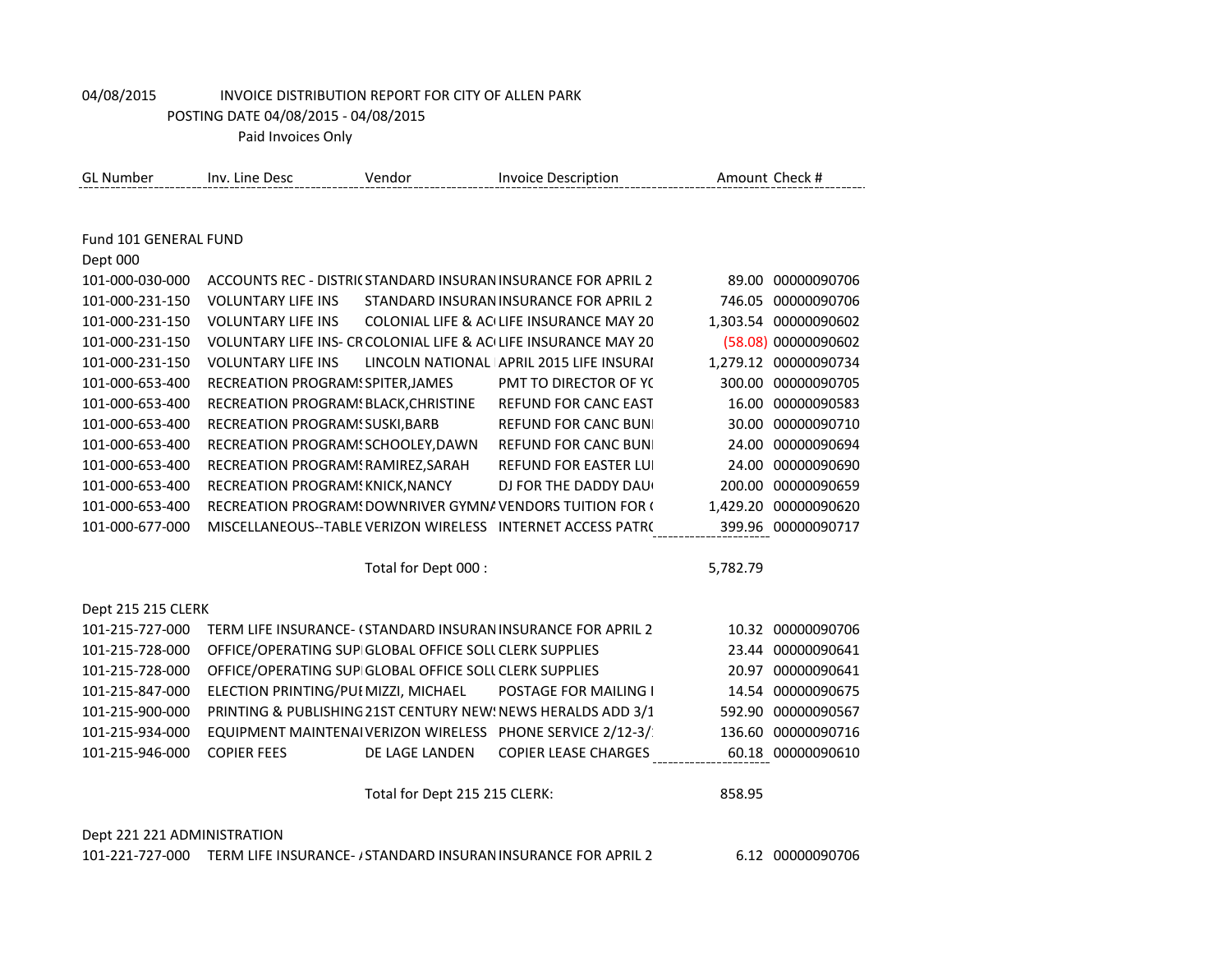POSTING DATE 04/08/2015 - 04/08/2015

Paid Invoices Only

| <b>GL Number</b> | Inv. Line Desc         | Vendor                                   | <b>Invoice Description</b>                                    | Amount Check # |                         |
|------------------|------------------------|------------------------------------------|---------------------------------------------------------------|----------------|-------------------------|
| 101-221-728-000  | <b>OFFICE SUPPLIES</b> | <b>GLOBAL OFFICE SOLL SUPPLIES ADMIN</b> |                                                               |                | 41.64 00000090641       |
| 101-221-728-000  | <b>OFFICE SUPPLIES</b> | <b>GLOBAL OFFICE SOLL SUPPLIES ADMIN</b> |                                                               | 12.86          | 00000090641             |
| 101-221-728-000  | <b>OFFICE SUPPLIES</b> | <b>GLOBAL OFFICE SOLL SUPPLIES ADMIN</b> |                                                               | 272.09         | 00000090641             |
| 101-221-802-000  |                        |                                          | COMPUTER SOFTWARE I SOUTHERN MICHIGA ADMIN SERV MNT 1/19-     | 4,840.00       | 00000090699             |
| 101-221-822-100  |                        |                                          | WEBSITE MAINTENANCE MUNICIPAL WEB SEF WEBSITE MAINTENANCE     | 170.00         | 00000090676             |
| 101-221-826-100  |                        |                                          | LITIGATION- PREV BALAI PENTIUK, COUCREUF LABOR-EMPLOYEE HAND  | 5.435.02       | 00000090682             |
| 101-221-826-100  |                        |                                          | LITIGATION- WRITE OFF PENTIUK, COUCREUF LABOR-EMPLOYEE HAND   |                | (1,889.38) 00000090682  |
| 101-221-826-100  |                        |                                          | LITIGATION- ADMIN WRIPENTIUK, COUCREUF LABOR-EMPLOYEE HAND    |                | (143.02) 00000090682    |
| 101-221-826-100  | <b>LITIGATION</b>      |                                          | PENTIUK, COUCREUF LABOR EMPLOYEE HAND                         |                | 3,402.62 00000090682    |
| 101-221-826-100  |                        |                                          | LITIGATION SEE PMT ON PENTIUK, COUCREUF LABOR EMPLOYEE HAND   |                | (3,402.62) 00000090682  |
| 101-221-826-100  | <b>LITIGATION</b>      |                                          | PENTIUK, COUCREUF FROMM VS SEE PMT ON                         | 2,085.95       | 00000090682             |
| 101-221-826-100  | <b>LITIGATION</b>      |                                          | PENTIUK, COUCREUF FROMM VS SEE PMT ON                         |                | (2,085.95) 00000090682  |
| 101-221-826-100  | <b>LITIGATION</b>      |                                          | PENTIUK, COUCREUF KEN VRIERE VS ALLEN PA                      | 27.00          | 00000090682             |
| 101-221-826-100  |                        |                                          | LITIGATION- PMT 36.00 (PENTIUK, COUCREUF BRIERE-EEO COMPLAINT | 1.42           | 00000090682             |
| 101-221-826-100  | LITIGATION             |                                          | PENTIUK, COUCREUF LIT DEGIULIO DUP INV SI                     | 11,557.34      | 00000090682             |
| 101-221-826-100  | <b>LITIGATION</b>      |                                          | PENTIUK, COUCREUF LIT DEGIULIO DUP INV SI                     |                | (11,557.34) 00000090682 |
| 101-221-826-100  | <b>LITIGATION</b>      |                                          | PENTIUK, COUCREUF LIT GAYDOS DUP PMT SE                       | 10,445.86      | 00000090682             |
| 101-221-826-100  | <b>LITIGATION</b>      |                                          | PENTIUK, COUCREUF LIT GAYDOS DUP PMT SE                       |                | (10,445.86) 00000090682 |
| 101-221-826-100  | <b>LITIGATION</b>      |                                          | PENTIUK, COUCREUF LIT E-LIGHT DUP PMT SEI                     | 3,954.06       | 00000090682             |
| 101-221-826-100  | LITIGATION             |                                          | PENTIUK, COUCREUF LIT E-LIGHT DUP PMT SEI                     | (3,954.06)     | 00000090682             |
| 101-221-914-000  |                        |                                          | INSURANCE DEDUCTIBLE MICHIGAN MUNICIP, PRINCIPAL CLAIMANT VI  | 2.140.25       | 00000090673             |
| 101-221-954-000  | <b>SERVICE CHARGES</b> |                                          | BAKER'S GAS & WELL FINANCE CHARGES FRON                       | 1.45           | 00000090581             |
| 101-221-962-000  | MISCELLANEOUS          |                                          | GABRIEL, ROEDER, SI SUPPLEMENTAL WORK 7                       | 1,500.00       | 00000090637             |
| 101-221-976-000  | <b>BLOCK GRANTS</b>    |                                          | COMMUNITY LIVING HOME HEALTHCARE FY2                          | 442.00         | 00000090607             |
| 101-221-976-000  | <b>BLOCK GRANTS</b>    | KIBBY, MARK A.                           | CDBG SERVICES 2/1-2/28                                        | 2,182.50       | 00000090657             |
| 101-221-976-000  | <b>BLOCK GRANTS</b>    | KIBBY, MARK A.                           | CDBG SERVICES 1/1-1/31                                        | 1,702.50       | 00000090657             |
| 101-221-976-000  | <b>BLOCK GRANTS</b>    | KIBBY, MARK A.                           | <b>BLOCK GRANT PROG 3/1</b>                                   | 622.50         | 00000090657             |
|                  |                        |                                          |                                                               |                |                         |

Total for Dept 221 221 ADMINISTRATION: 17,364.95

|  |  |  | Dept 225 225 ASSESSOR |
|--|--|--|-----------------------|
|--|--|--|-----------------------|

|                                                | 101-225-725-000 EXPENSE ALLOWANCE O'NEILL, J. TIMOTHY BOARD OF REVIEW SERV | 290.06 00000090681 |
|------------------------------------------------|----------------------------------------------------------------------------|--------------------|
| 101-225-725-000 EXPENSE ALLOWANCE LORINCZ, DON | <b>BOARD OF REVEIW SERV</b>                                                | 301.44 00000090662 |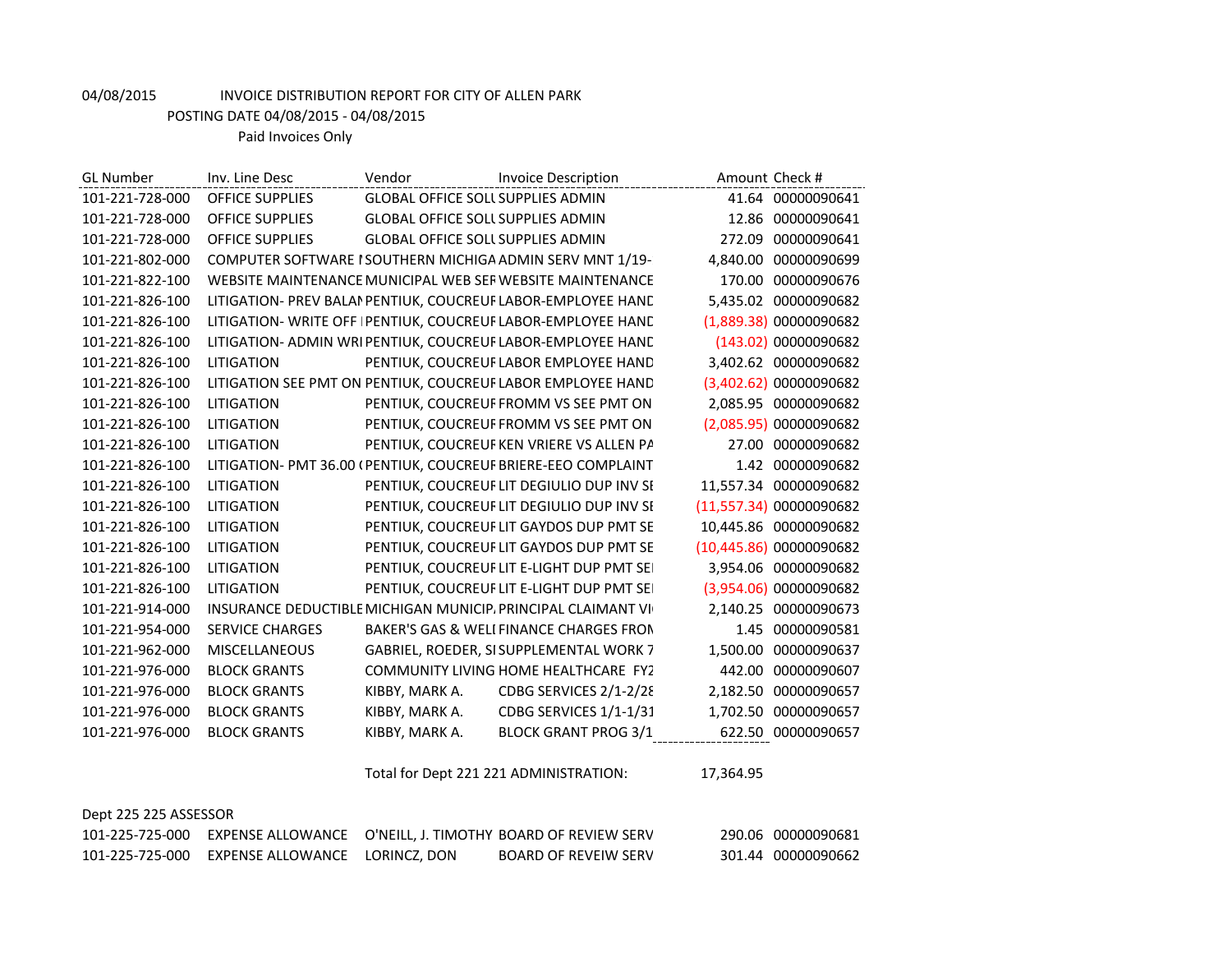POSTING DATE 04/08/2015 - 04/08/2015

Paid Invoices Only

| <b>GL Number</b>     | Inv. Line Desc               | Vendor                                     | <b>Invoice Description</b>                                        | Amount Check # |                         |
|----------------------|------------------------------|--------------------------------------------|-------------------------------------------------------------------|----------------|-------------------------|
| 101-225-725-000      | <b>EXPENSE ALLOWANCE</b>     | CADY, STEPHANIE                            | <b>BOARD OF REVIEW SERV</b>                                       |                | 301.44 00000090590      |
| 101-225-725-000      | <b>EXPENSE ALLOWANCE</b>     |                                            | LIEBER, KENNETH H. BOARD OF REVIEW SERV                           |                | 375.38 00000090660      |
| 101-225-725-000      | <b>EXPENSE ALLOWANCE</b>     | HUNT, DENISE                               | <b>BOARD OF REVIEW SERV</b>                                       |                | 204.75 00000090654      |
| 101-225-725-000      | <b>EXPENSE ALLOWANCE</b>     | ENDRES, PAUL                               | <b>BOARD OF REVIEW SERV</b>                                       |                | 375.38 00000090632      |
| 101-225-727-000      |                              |                                            | TERM LIFE INSURANCE- / STANDARD INSURAN INSURANCE FOR APRIL 2     |                | 9.96 00000090706        |
| 101-225-728-000      | <b>OFFICE SUPPLIES</b>       | <b>GLOBAL OFFICE SOLL SUPPLIES ASSESOR</b> |                                                                   |                | 37.14 00000090641       |
| 101-225-816-000      | PROF. SERV. - OTHER          |                                            | FOSTER SWIFT COLLI PROF SERVICES THRU 2/.                         |                | 3,160.00 00000090636    |
| 101-225-816-000      |                              |                                            | PROF. SERV. - OTHER- CC FOSTER SWIFT COLLI PROF SERVICES THRU 2/. |                | 235.09 00000090636      |
| 101-225-816-000      | PROF. SERV. - OTHER          |                                            | FOSTER SWIFT COLLI PROF SERV FORD MOTOL                           |                | 2,180.00 00000090636    |
| 101-225-816-000      |                              |                                            | PROF. SERV. - OTHER CO FOSTER SWIFT COLLI PROF SERV FORD MOTOL    |                | 609.87 00000090636      |
| 101-225-934-500      | <b>COMPUTER BREAK-FIX</b>    |                                            | SOUTHERN MICHIGA INSTALL NEW COMPUTE                              |                | 920.00 00000090699      |
| 101-225-934-500      | <b>COMPUTER BREAK-FIX</b>    |                                            | SOUTHERN MICHIGA ASSESSING VIRUS CONT/                            |                | 520.00 00000090699      |
| 101-225-958-000      | <b>MEMBERSHIP &amp; DUES</b> |                                            | SECMAA-BARB MCDI 2015 MEMBERSHIP PITT:                            |                | 25.00 00000090696       |
| 101-225-963-000      |                              |                                            | PROFESSIONAL SERVICES MEGHAN PORTER LL LABORS HOURS FOR 3/1       |                | 1,085.00 00000090665    |
| 101-225-963-000      |                              |                                            | PROFESSIONAL SERVICES GARY EVANKO LLC LABOR HOURS 3/15-3/31       |                | 195.00 00000090638      |
|                      |                              |                                            |                                                                   |                |                         |
|                      |                              |                                            |                                                                   |                |                         |
|                      |                              | Total for Dept 225 225 ASSESSOR:           |                                                                   | 10,825.51      |                         |
|                      |                              |                                            |                                                                   |                |                         |
| Dept 230 230 FINANCE |                              |                                            |                                                                   |                |                         |
| 101-230-727-000      |                              |                                            | TERM LIFE INSURANCE-I STANDARD INSURAN INSURANCE FOR APRIL 2      |                | 24.00 00000090706       |
| 101-230-728-000      | <b>OFFICE SUPPLIES</b>       | <b>GLOBAL OFFICE SOLL SUPPLIES PAYROLL</b> |                                                                   |                | 38.91 00000090641       |
| 101-230-728-000      | <b>OFFICE SUPPLIES</b>       | <b>GLOBAL OFFICE SOLL SUPPLIES PAYROLL</b> |                                                                   |                | 33.10 00000090641       |
| 101-230-808-000      | <b>CITY AUDITOR</b>          |                                            | YOUNG, ALAN C & A! BILLING #4 FINANCIAL AI                        |                | 33,075.00 00000090730   |
| 101-230-808-000      |                              |                                            | CITY AUDITOR- LESS AMTYOUNG, ALAN C & A! BILLING #4 FINANCIAL AI  |                | (29,765.00) 00000090730 |
| 101-230-934-500      |                              |                                            | COMPUTER BREAK-FIX SOUTHERN MICHIGA FINANCE AREA RESTORE          |                | 1,240.00 00000090699    |
| 101-230-963-000      |                              |                                            | PROFESSIONAL SERVICES SOUTHERN MICHIGA BSA UPDATES TREASURE       |                | 200.00 00000090699      |
| 101-230-963-000      |                              |                                            | PROFESSIONAL SERVICES SOUTHERN MICHIGA ADMIN SET UP NEW USE       |                | 1,320.00 00000090699    |
| 101-230-963-000      |                              |                                            | PROFESSIONAL SERVICES SOUTHERN MICHIGA TREASURERS OFFICE SET      |                | 493.33 00000090699      |
| 101-230-963-000      |                              |                                            | PROFESSIONAL SERVICES SOUTHERN MICHIGA FINANCE INSTALL NEW C      |                | 400.00 00000090699      |
| 101-230-963-000      |                              |                                            | PROFESSIONAL SERVICES SOUTHERN MICHIGA HUMAN RESOURCE VIRL        |                | 80.00 00000090699       |

101-230-963-000 PROFESSIONAL SERVICES PLANTE MORAN PROF SERVICES 2/1-2/28 8,440.75 00000090686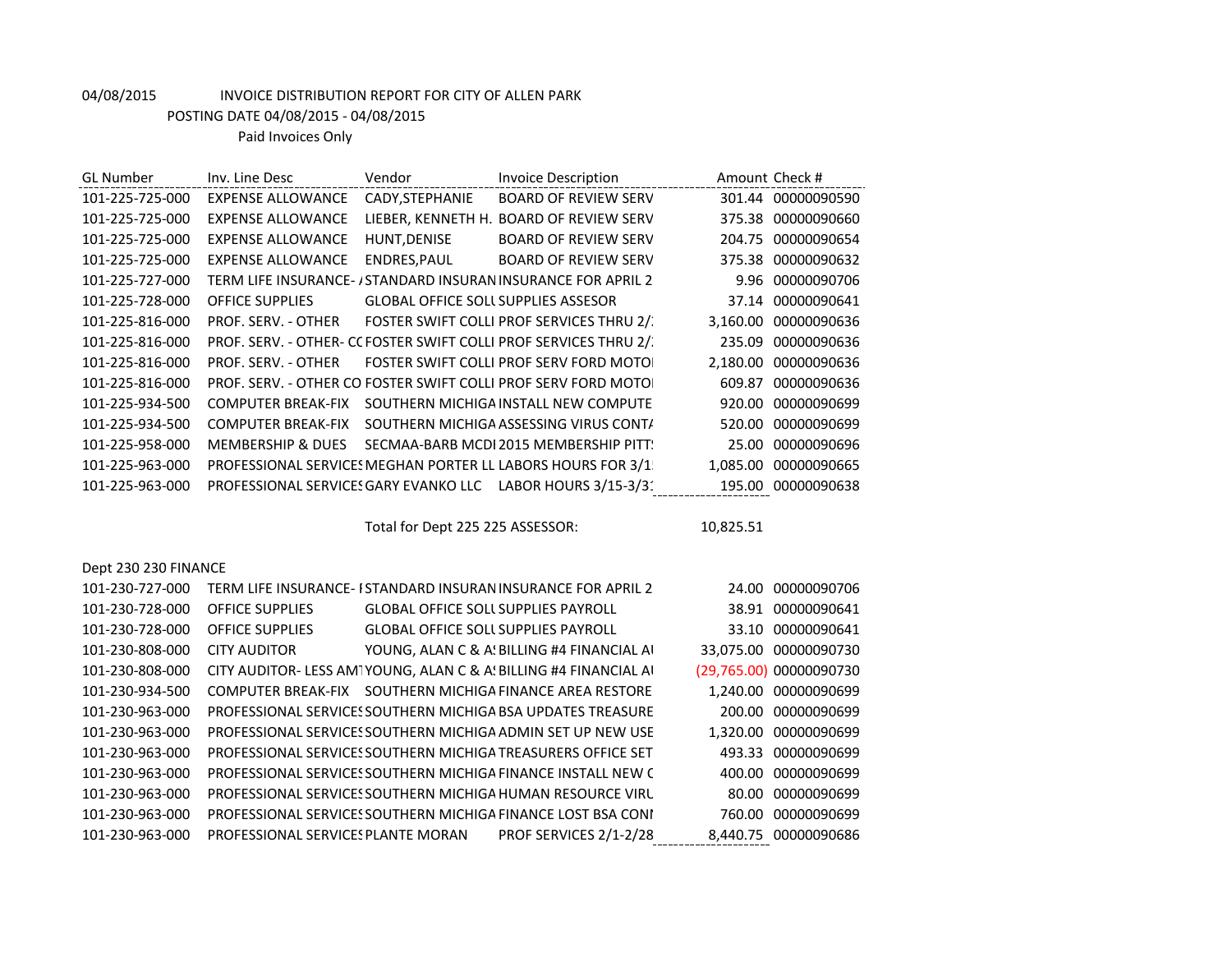POSTING DATE 04/08/2015 - 04/08/2015

| <b>GL Number</b>       | Inv. Line Desc                                             | Vendor                            | <b>Invoice Description</b>                                        |           | Amount Check #       |
|------------------------|------------------------------------------------------------|-----------------------------------|-------------------------------------------------------------------|-----------|----------------------|
|                        |                                                            | Total for Dept 230 230 FINANCE:   |                                                                   | 16,340.09 |                      |
|                        |                                                            |                                   |                                                                   |           |                      |
| Dept 253 253 TREASURER |                                                            |                                   |                                                                   |           |                      |
| 101-253-727-000        |                                                            |                                   | TERM LIFE INSURANCE-TSTANDARD INSURAN INSURANCE FOR APRIL 2       |           | 7.32 00000090706     |
| 101-253-728-000        | <b>OFFICE SUPPLIES</b>                                     |                                   | <b>GLOBAL OFFICE SOLL SUPPLIES TREASURER</b>                      | 65.19     | 00000090641          |
| 101-253-934-500        | <b>COMPUTER BREAK-FIX</b>                                  |                                   | SOUTHERN MICHIGA TREASURERS OFFICE STA                            | 160.00    | 00000090699          |
| 101-253-934-500        | <b>COMPUTER BREAK-FIX</b>                                  |                                   | SOUTHERN MICHIGA TREASURERS OFFICE SET                            | 493.33    | 00000090699          |
| 101-253-934-500        | <b>COMPUTER BREAK-FIX</b>                                  |                                   | SOUTHERN MICHIGA FINANCE INSTALL NEW C                            |           | 400.00 00000090699   |
| 101-253-934-500        | <b>COMPUTER BREAK-FIX</b>                                  |                                   | SOUTHERN MICHIGA TREASURERS OFFICE BIN                            |           | 160.00 00000090699   |
|                        |                                                            |                                   |                                                                   |           |                      |
|                        |                                                            | Total for Dept 253 253 TREASURER: |                                                                   | 1,285.84  |                      |
|                        |                                                            |                                   |                                                                   |           |                      |
| Dept 263 263 CITY HALL |                                                            |                                   |                                                                   |           |                      |
| 101-263-853-000        | <b>TELEPHONE</b>                                           | COMCAST                           | SERVICES 4/1-4/30/15                                              |           | 202.95 00000090605   |
| 101-263-853-000        | <b>TELEPHONE</b>                                           | <b>AT &amp; T</b>                 | SERVICE TREASURER FAX                                             |           | 24.22 00000090578    |
| 101-263-853-000        | <b>TELEPHONE</b>                                           | <b>AT &amp; T</b>                 | PHONE SERVICE 4/1-4/3                                             |           | 546.95 00000090578   |
| 101-263-920-000        | <b>UTILITIES</b>                                           | DTE ENERGY                        | SERVICE 16850 SOUTHFI                                             |           | 8,364.74 00000090629 |
| 101-263-931-000        | <b>BUILDING MAINTENANC LOWER HURON SUPISUPPLIES</b>        |                                   |                                                                   |           | 413.39 00000090663   |
| 101-263-931-000        |                                                            |                                   | BUILDING MAINTENANC PERSONNEL CONCEP 7 SET OF LABOR LAW PO        |           | 145.60 00000090684   |
| 101-263-931-000        | BUILDING MAINTENANC SAM'S CLUB DIRECT SERVICES 2/20-3/2/15 |                                   |                                                                   |           | 19.61 00000090693    |
| 101-263-931-000        | BUILDING MAINTENANC SAM'S CLUB DIRECT SERVICES 2/20-3/2/15 |                                   |                                                                   |           | 52.79 00000090693    |
| 101-263-931-000        | BUILDING MAINTENANC SAM'S CLUB DIRECT SERVICES 2/20-3/2/15 |                                   |                                                                   |           | (19.61) 00000090693  |
| 101-263-985-000        |                                                            |                                   | CAPITAL OUTLAY-PARK 8 SOUTHERN MICHIGA NETWORK RECONFIGUR.        |           | 1,000.00 00000090699 |
| 101-263-985-000        |                                                            |                                   | CAPITAL OUTLAY-BUILDI SOUTHERN MICHIGA FIRE DEPT MIGRATION T      | 80.00     | 00000090699          |
| 101-263-985-000        |                                                            |                                   | CAPITAL OUTLAY-BUILDI SOUTHERN MICHIGA FIRE DEPT UPGRADE WIF      | 720.00    | 00000090699          |
| 101-263-985-000        |                                                            |                                   | <b>CAPITAL OUTLAY-BUILDI SOUTHERN MICHIGA ADMIN PHONE SYSTEM:</b> |           | 5,920.00 00000090699 |
| 101-263-985-000        |                                                            |                                   | CAPITAL OUTLAY-BUILDI SOUTHERN MICHIGA FIRE DEPT RIP & RUN NC     | 600.00    | 00000090699          |
| 101-263-985-000        |                                                            |                                   | CAPITAL OUTLAY-BUILDI SOUTHERN MICHIGA ADMIN MEMORY CARD!         |           | 42.38 00000090699    |
| 101-263-985-000        | CAPITAL OUTLAY-BUILDI COMCAST                              |                                   | SERVICE 4/6-5/5/15 FIRE                                           |           | 252.85 00000090604   |
| 101-263-985-000        |                                                            |                                   | CAPITAL OUTLAY-BUILDI CDW GOVERNMENT, SERVICES FOR NEW MOV        | 1,110.60  | 00000090596          |
| 101-263-985-000        |                                                            |                                   | CAPITAL OUTLAY-BUILDI CDW GOVERNMENT, SUPPLIES FOR WIRING 3,      | 3,406.05  | 00000090596          |
| 101-263-985-000        | CAPITAL OUTLAY-BUILDI CDW GOVERNMENT, SUPPLIES FOR MOVE 4  |                                   |                                                                   |           | 9,039.60 00000090596 |
| 101-263-985-000        |                                                            |                                   | CAPITAL OUTLAY-BUILDI EPIC RENOVATIONS I DEMOLITION OF INTERIC    |           | 2,000.00 00000090634 |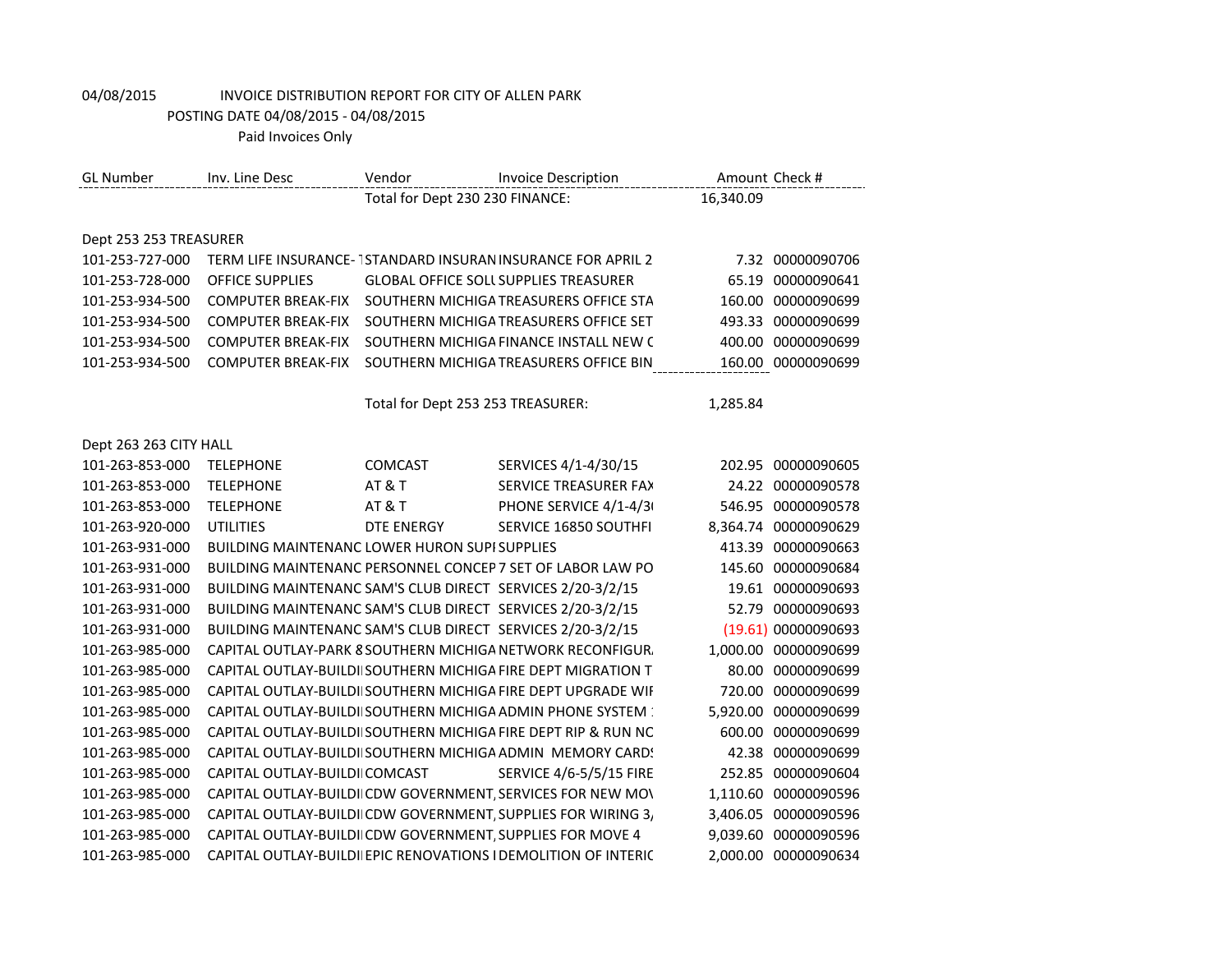POSTING DATE 04/08/2015 - 04/08/2015

Paid Invoices Only

| <b>GL Number</b>               | Inv. Line Desc                                             | Vendor                                    | <b>Invoice Description</b>                                     |           | Amount Check #       |
|--------------------------------|------------------------------------------------------------|-------------------------------------------|----------------------------------------------------------------|-----------|----------------------|
| 101-263-985-000                |                                                            |                                           | CAPITAL OUTLAY-BUILDI EPIC RENOVATIONS I LABOR FOR PARTITION V |           | 5,900.00 00000090634 |
| 101-263-985-000                |                                                            |                                           | CAPITAL OUTLAY-BUILDI ALLEN PARK PLUMBI DISC AND REMOVE OR C   |           | 725.80 00000090571   |
| 101-263-985-000                | CAPITAL OUTLAY-BUILDI CDW GOVERNMENT, DUANE MOVE 3-20-15   |                                           |                                                                |           | 1,254.45 00000090596 |
| 101-263-985-000                |                                                            |                                           | CAPITAL OUTLAY-BUILDI CDW GOVERNMENT, DUANE WIRING 3-20-15     |           | 440.80 00000090596   |
| 101-263-985-000                | CAPITAL OUTLAY-BUILDI CDW GOVERNMENT, WIRING 3-20-15       |                                           |                                                                |           | 1,005.67 00000090596 |
|                                |                                                            |                                           |                                                                |           |                      |
|                                |                                                            | Total for Dept 263 263 CITY HALL:         |                                                                | 43,248.84 |                      |
|                                |                                                            |                                           |                                                                |           |                      |
| Dept 305 305 POLICE DEPARTMENT |                                                            |                                           |                                                                |           |                      |
| 101-305-727-000                |                                                            |                                           | TERM LIFE INSURANCE-P STANDARD INSURAN INSURANCE FOR APRIL 2   |           | 240.00 00000090706   |
| 101-305-728-000                | <b>OFFICE SUPPLIES</b>                                     | <b>GLOBAL OFFICE SOLL SUPPLIES POLICE</b> |                                                                | 62.18     | 00000090641          |
| 101-305-728-000                | <b>OFFICE SUPPLIES</b>                                     | <b>GLOBAL OFFICE SOLL SUPPLIES POLICE</b> |                                                                |           | 168.09 00000090641   |
| 101-305-729-000                | <b>K-9 SUPPLIES</b>                                        |                                           | SOUTHPOINTE VETEI VETERINARY SERV FOR C                        |           | 20.00 00000090704    |
| 101-305-729-000                | <b>K-9 SUPPLIES</b>                                        |                                           | SOUTHPOINTE VETEI VET SERVICES FOR CLYDI                       | 50.00     | 00000090704          |
| 101-305-757-000                | <b>OPERATING SUPPLIES</b>                                  |                                           | NAKAGAWA MANUF PRINTER TAPE FOR POLIC                          | 487.66    | 00000090677          |
| 101-305-761-000                | PRISONER BOARD                                             |                                           | WAYNE COUNTY - AC PRISONER HOUSNG 11/2                         |           | 2,345.00 00000090722 |
| 101-305-761-000                | <b>PRISONER BOARD</b>                                      |                                           | WAYNE COUNTY - AC PRISONER HOUSING 10/                         |           | 5,285.00 00000090723 |
| 101-305-805-000                | <b>VEHICLE TOWING</b>                                      | <b>CITY TOWING</b>                        | 72 VEH TOWED BY POLC                                           |           | 7,890.00 00000090601 |
| 101-305-853-000                |                                                            |                                           | TELEPHONE-KEN SIMBEF VERIZON WIRELESS PHONE SERVICE 2/12-3/    | 106.53    | 00000090716          |
| 101-305-853-000                |                                                            |                                           | TELEPHONE-2/11-3/10/ VERIZON WIRELESS INTERNET ACCESS PATR(    |           | 684.24 00000090717   |
| 101-305-853-000                | <b>TELEPHONE</b>                                           | <b>COMCAST</b>                            | <b>INTERNET ACCESS FOR P</b>                                   | 147.79    | 00000090603          |
| 101-305-853-000                | <b>TELEPHONE</b>                                           | <b>AT &amp; T</b>                         | PHONE SERV 4/1-4/30                                            |           | 136.92 00000090578   |
| 101-305-931-000                | <b>BUILDING MAINTENANC CINTAS CORP.</b>                    |                                           | UNIFORMS POLICE 2/10-                                          | 33.65     | 00000090599          |
| 101-305-931-000                | <b>BUILDING MAINTENANC CINTAS CORP.</b>                    |                                           | UNIFORMS POLICE 2/10-                                          |           | 33.65 00000090599    |
| 101-305-931-000                |                                                            |                                           | BUILDING MAINTENANC ADVANTAGE PEST C(RAT SERVICE FOR FEB 20    | 400.00    | 00000090569          |
| 101-305-931-000                | BUILDING MAINTENANC SAM'S CLUB DIRECT SERVICES 2/20-3/2/15 |                                           |                                                                |           | 19.61 00000090693    |
| 101-305-931-000                | BUILDING MAINTENANC SAM'S CLUB DIRECT SERVICES 2/20-3/2/15 |                                           |                                                                |           | 52.80 00000090693    |
| 101-305-931-000                | BUILDING MAINTENANC SAM'S CLUB DIRECT SERVICES 2/20-3/2/15 |                                           |                                                                |           | (19.62) 00000090693  |
| 101-305-934-000                |                                                            |                                           | EQUIPMENT MAINTENAI WINDER POLICE EQUREPAIRS KUSTOM SIGN/      |           | 820.56 00000090726   |

Total for Dept 305 305 POLICE DEPARTMENT: 18,964.06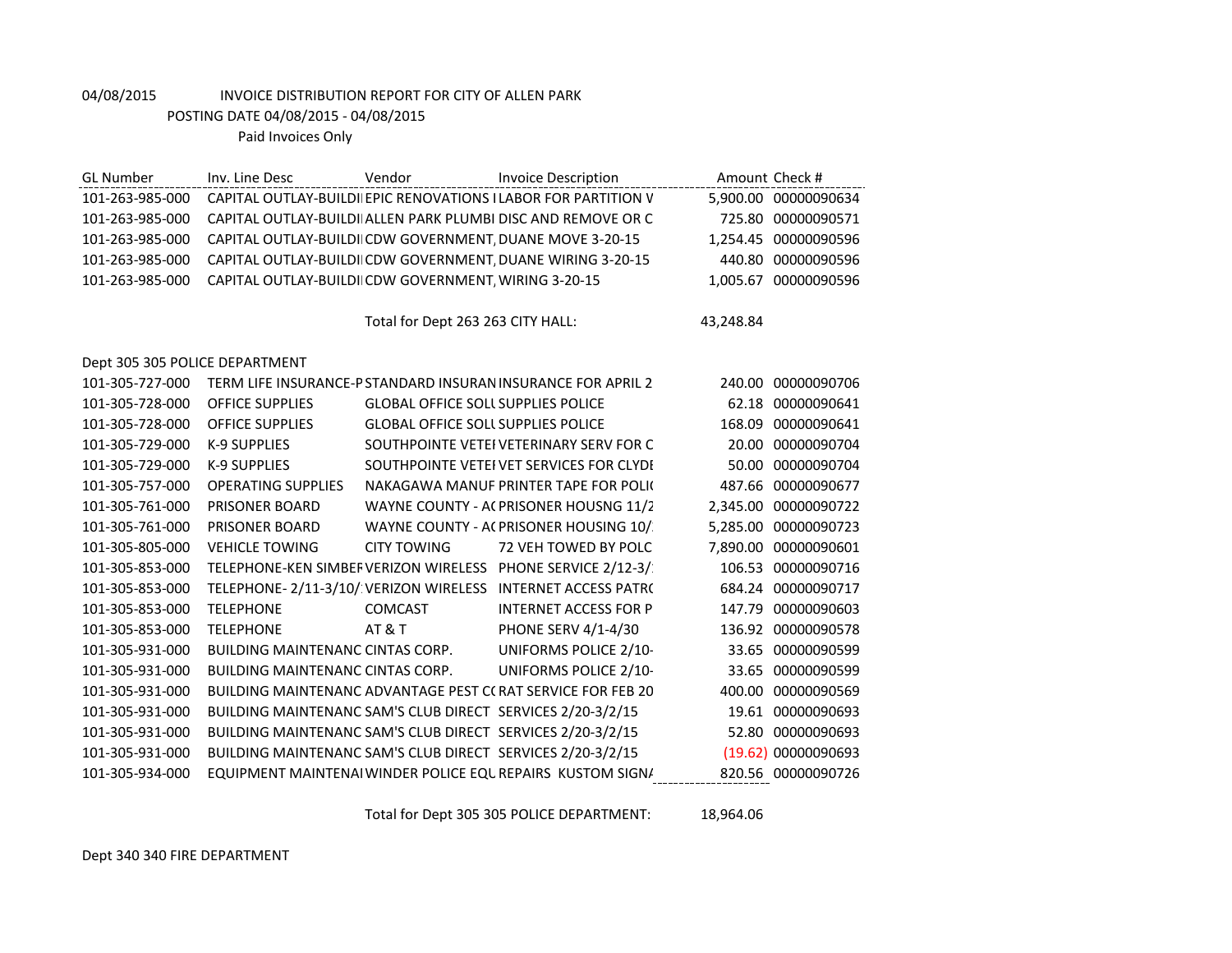POSTING DATE 04/08/2015 - 04/08/2015

| <b>GL Number</b> | Inv. Line Desc                                            | Vendor                  | <b>Invoice Description</b>                                    |          | Amount Check #       |
|------------------|-----------------------------------------------------------|-------------------------|---------------------------------------------------------------|----------|----------------------|
| 101-340-727-000  |                                                           |                         | TERM LIFE INSURANCE- I STANDARD INSURAN INSURANCE FOR APRIL 2 |          | 144.00 00000090706   |
| 101-340-757-000  | OPERATING SUPPLIES SAM'S CLUB DIRECT SERVICES 2/20-3/2/15 |                         |                                                               |          | 340.45 00000090693   |
| 101-340-835-000  | <b>PHYSICALS</b>                                          |                         | HENRY FORD PATHO PRE EMPLOYMENT SCRE                          |          | 136.73 00000090653   |
| 101-340-853-000  |                                                           |                         | TELEPHONE-EDWARD C/ VERIZON WIRELESS PHONE SERVICE 2/12-3/    |          | 136.60 00000090716   |
| 101-340-853-000  |                                                           |                         | TELEPHONE- D LAFOND IVERIZON WIRELESS PHONE SERVICE 2/12-3/   |          | 136.60 00000090716   |
| 101-340-931-000  | BUILDING MAINTENANC FIRE SYSTEMS OF MI BLDG MNT FIRE DEPT |                         |                                                               |          | 120.00 00000090635   |
| 101-340-931-000  |                                                           |                         | BUILDING MAINTENANC DELTA TEMP, INC. HEAT AC WORK FIRE DEF    |          | 926.58 00000090611   |
| 101-340-934-000  | EQUIPMENT MAINTENAI DOUGLASS SAFETY S' SCBA MNT           |                         |                                                               |          | 1,348.13 00000090619 |
| 101-340-934-500  |                                                           |                         | COMPUTER BREAK-FIX SOUTHERN MICHIGA FIRE DEPT PRINTER NOT     |          | 160.00 00000090699   |
| 101-340-934-500  |                                                           |                         | COMPUTER BREAK-FIX SOUTHERN MICHIGA FIRE DEPT WORK ON EM      |          | 160.00 00000090699   |
| 101-340-934-500  |                                                           |                         | COMPUTER BREAK-FIX SOUTHERN MICHIGA FIRE DEPT CONFIGURE N     |          | 240.00 00000090699   |
| 101-340-934-500  |                                                           |                         | COMPUTER BREAK-FIX CDW GOVERNMENT, COMPUTER REPAIR FIRE       |          | 566.19 00000090596   |
| 101-340-939-000  |                                                           |                         | VEHICLE MAINTENANCE GLENDALE AUTO VAI PARTS FOR 2007 FORD E   |          | 27.98 00000090639    |
| 101-340-939-000  | VEHICLE MAINTENANCE MITCHELL 1                            |                         | PRO DEMAND MEDIUM                                             |          | 465.60 00000090674   |
|                  |                                                           |                         | Total for Dept 340 340 FIRE DEPARTMENT:                       | 4,908.86 |                      |
|                  | Dept 445 445 DEPARTMENT OF PUBLIC SERVICE                 |                         |                                                               |          |                      |
| 101-445-727-000  |                                                           |                         | TERM LIFE INSURANCE- I STANDARD INSURAN INSURANCE FOR APRIL 2 |          | 54.00 00000090706    |
| 101-445-728-000  | <b>OFFICE SUPPLIES</b>                                    |                         | GLOBAL OFFICE SOLL SUPPLIES DPS/GARAGE                        |          | 104.33 00000090641   |
| 101-445-751-000  | GASOLINE                                                  |                         | H. DOMINE ENTERPF FUEL PUMP REPAIRS                           |          | 1,778.02 00000090649 |
| 101-445-757-000  | OPERATING SUPPLIES GLENDALE AUTO VAI PARTS                |                         |                                                               |          | 47.15 00000090639    |
| 101-445-768-000  | UNIFORMS- INV 721669. CINTAS CORP.                        |                         | UNIFORMS GARAGE-2/6                                           |          | 48.51 00000090732    |
| 101-445-768-000  | UNIFORMS- INV 721670: CINTAS CORP.                        |                         | <b>UNIFORMS GARAGE-2/6</b>                                    |          | 60.51 00000090732    |
| 101-445-768-000  | UNIFORMS- INV 721671(CINTAS CORP.                         |                         | UNIFORMS GARAGE-2/6                                           |          | 48.51 00000090732    |
| 101-445-768-000  | UNIFORMS- INV 721671 CINTAS CORP.                         |                         | UNIFORMS GARAGE-2/6                                           |          | 60.51 00000090732    |
| 101-445-768-000  | UNIFORMS- INV 721669. CINTAS CORP.                        |                         | <b>UNIFORMS PUBLIC 2/6-2</b>                                  |          | 97.81 00000090600    |
| 101-445-768-000  | UNIFORMS- INV 721670: CINTAS CORP.                        |                         | <b>UNIFORMS PUBLIC 2/6-2</b>                                  |          | 97.81 00000090600    |
| 101-445-768-000  | UNIFORMS INV 7216710 CINTAS CORP.                         |                         | <b>UNIFORMS PUBLIC 2/6-2</b>                                  |          | 97.81 00000090600    |
| 101-445-768-000  | UNIFORMS- INV 721671! CINTAS CORP.                        |                         | UNIFORMS PUBLIC 2/6-2                                         |          | 88.15 00000090600    |
| 101-445-768-000  | <b>UNIFORMS</b>                                           | <b>GRAPHICWEAR</b>      | <b>SAFETY GREEN T SHIRTS</b>                                  |          | 112.50 00000090648   |
| 101-445-853-000  | TELEPHONE-GARAGE                                          | <b>VERIZON WIRELESS</b> | PHONE SERVICE 2/12-3/                                         |          | 136.60 00000090716   |
| 101-445-926-000  | <b>STREET LIGHTING</b>                                    | <b>DTE ENERGY</b>       | SERVICE 15841 PHILOME                                         |          | 744.86 00000090629   |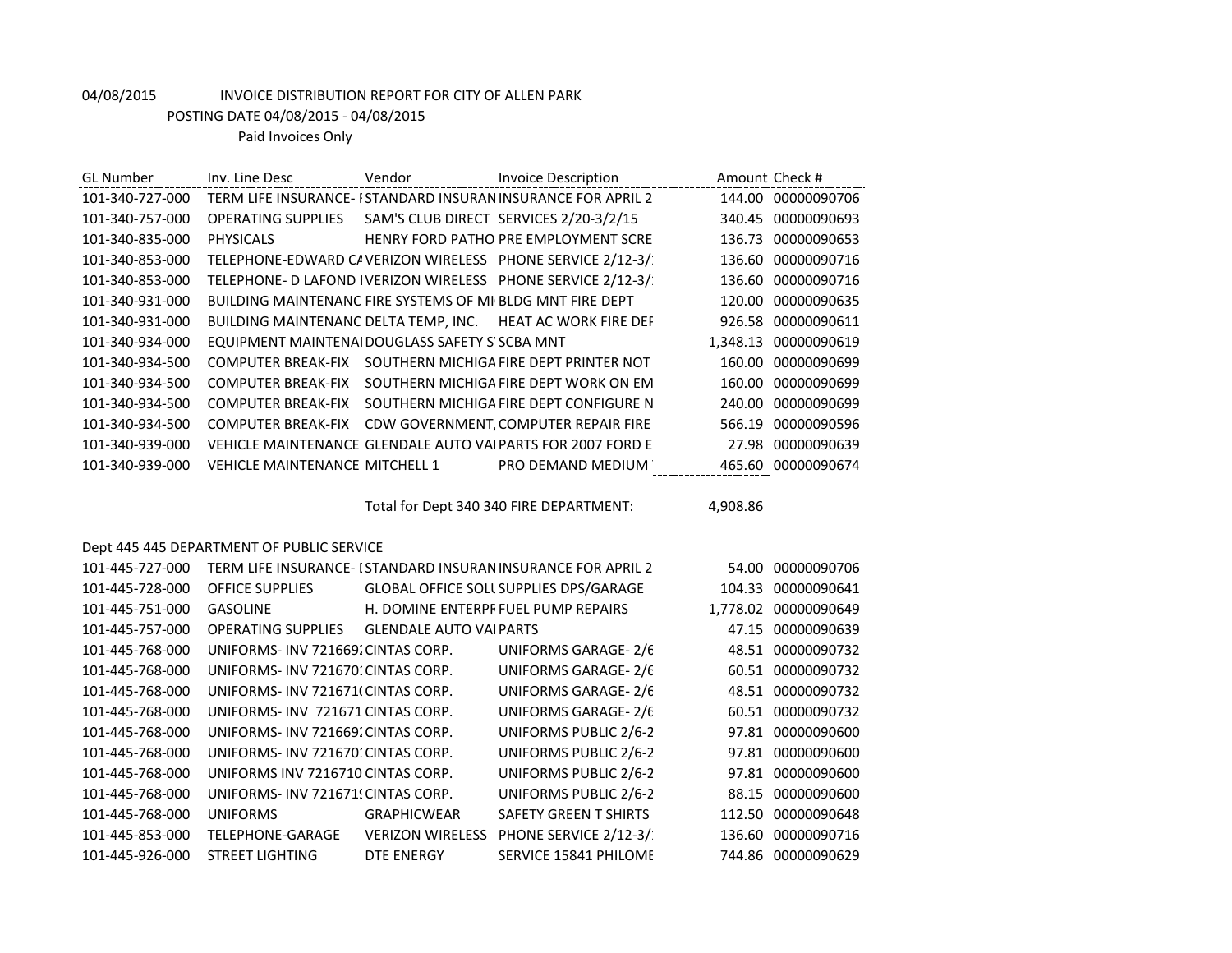POSTING DATE 04/08/2015 - 04/08/2015

Paid Invoices Only

| <b>GL Number</b> | Inv. Line Desc                                             | Vendor | <b>Invoice Description</b>                                    | Amount Check #          |
|------------------|------------------------------------------------------------|--------|---------------------------------------------------------------|-------------------------|
| 101-445-931-000  |                                                            |        | BUILDING MAINTENANC ADVANCE AP STAFFILTEMP SERV ERICA JACKS   | 432.25 00000090568      |
| 101-445-931-000  | BUILDING MAINTENANC SAM'S CLUB DIRECT SERVICES 2/20-3/2/15 |        |                                                               | 9.78 00000090693        |
| 101-445-931-000  | BUILDING MAINTENANC SAM'S CLUB DIRECT SERVICES 2/20-3/2/15 |        |                                                               | 00000090693<br>51.95    |
| 101-445-931-000  | BUILDING MAINTENANC SAM'S CLUB DIRECT SERVICES 2/20-3/2/15 |        |                                                               | (9.78) 00000090693      |
| 101-445-931-000  | BUILDING MAINTENANC SAM'S CLUB DIRECT SERVICES 2/20-3/2/15 |        |                                                               | (2.94) 00000090693      |
| 101-445-931-000  |                                                            |        | BUILDING MAINTENANC ADVANCE AP STAFFII ERICA JACKSON 3/2-3/8/ | 432.25<br>00000090568   |
| 101-445-934-500  | <b>COMPUTER BREAK-FIX</b>                                  |        | SOUTHERN MICHIGA DPS NEW SOFTWARE TR                          | 00000090699<br>400.00   |
| 101-445-934-500  | <b>COMPUTER BREAK-FIX</b>                                  |        | SOUTHERN MICHIGA DPS COMPUTER INSTALL                         | 00000090699<br>160.00   |
| 101-445-939-000  | VEHICLE MAINTENANCE GLENDALE AUTO VAI PARTS FILTERS        |        |                                                               | 326.70<br>00000090639   |
| 101-445-939-000  |                                                            |        | VEHICLE MAINTENANCE GLENDALE AUTO VALPARTS FOR 2005 F450 FC   | 320.31 00000090639      |
| 101-445-939-000  | VEHICLE MAINTENANCE GLENDALE AUTO VALCREDIT ON STARTER     |        |                                                               | (95.84) 00000090639     |
| 101-445-939-000  | VEHICLE MAINTENANCE GLENDALE AUTO VALCREDIT ON STARTER     |        |                                                               | 95.84 00000090639       |
| 101-445-939-000  |                                                            |        | VEHICLE MAINTENANCE GLENDALE AUTO VALPARTS FOR 2000 FORD F    | 00000090639<br>51.39    |
| 101-445-939-000  |                                                            |        | VEHICLE MAINTENANCE CANNON EQUIPMEN LIFTGATE PLATFORM 50.     | 914.50<br>00000090592   |
| 101-445-939-000  | <b>VEHICLE MAINTENANCE ROWLEY BROTHERS IPARTS</b>          |        |                                                               | 00000090692<br>316.66   |
| 101-445-939-000  | VEHICLE MAINTENANCE SHULTS EQUIP., INC. PLOW BLADES        |        |                                                               | 00000090698<br>4,080.00 |
| 101-445-939-000  |                                                            |        | VEHICLE MAINTENANCE GLOBAL TELEMATIC ! MONTHLY FLEET TRACKI   | 250.00<br>00000090644   |
| 101-445-939-000  | <b>VEHICLE MAINTENANCE MITCHELL 1</b>                      |        | PRO DEMAND MEDIUM                                             | 00000090674<br>465.60   |
| 101-445-939-000  | VEHICLE MAINTENANCE GLENDALE AUTO VAI AIR FILTERS          |        |                                                               | 00000090639<br>696.60   |
| 101-445-939-000  | VEHICLE MAINTENANCE GLENDALE AUTO VAI PARTS                |        |                                                               | 00000090639<br>19.96    |
| 101-445-939-000  |                                                            |        | VEHICLE MAINTENANCE CONTRACTORS STEELSTEEL TO REPAIR BED LIN  | 00000090608<br>860.93   |
| 101-445-939-000  |                                                            |        | VEHICLE MAINTENANCE KIMBALL MIDWEST WHELL PAINT TERMIANL      | 00000090735<br>653.47   |
| 101-445-939-000  | VEHICLE MAINTENANCE KIMBALL MIDWEST CREDIT 40 LUGS         |        |                                                               | 00000090735<br>36.00    |
| 101-445-939-000  | VEHICLE MAINTENANCE KIMBALL MIDWEST CREDIT 40 LUGS         |        |                                                               | (36.00) 00000090735     |

Total for Dept 445 445 DEPARTMENT OF PUBI 14,006.71

### Dept 707 707 PARKS & REC

| 101-707-727-000               |                      |                           | TERM LIFE INSURANCE- I STANDARD INSURAN INSURANCE FOR APRIL 2 | 11.76 00000090706  |
|-------------------------------|----------------------|---------------------------|---------------------------------------------------------------|--------------------|
| 101-707-783-000               | PARK SUPPLIFS        | NETWORK SERVICES SUPPLIES |                                                               | 136.74 00000090678 |
| 101-707-784-000 PARK SERVICES |                      | ASSOCIATED BAG            | <b>SUPPLIFS</b>                                               | 96.57 00000090577  |
| 101-707-784-000               | <b>PARK SERVICES</b> |                           | WHITE & SON INC RESTORATION SERV 1940                         | 529.62 00000090725 |
| 101-707-920-000               | UTILITIES            |                           | ALLEN PARK. CITY OF WATER BILL FOR 6615 RC                    | 21.32 00000090575  |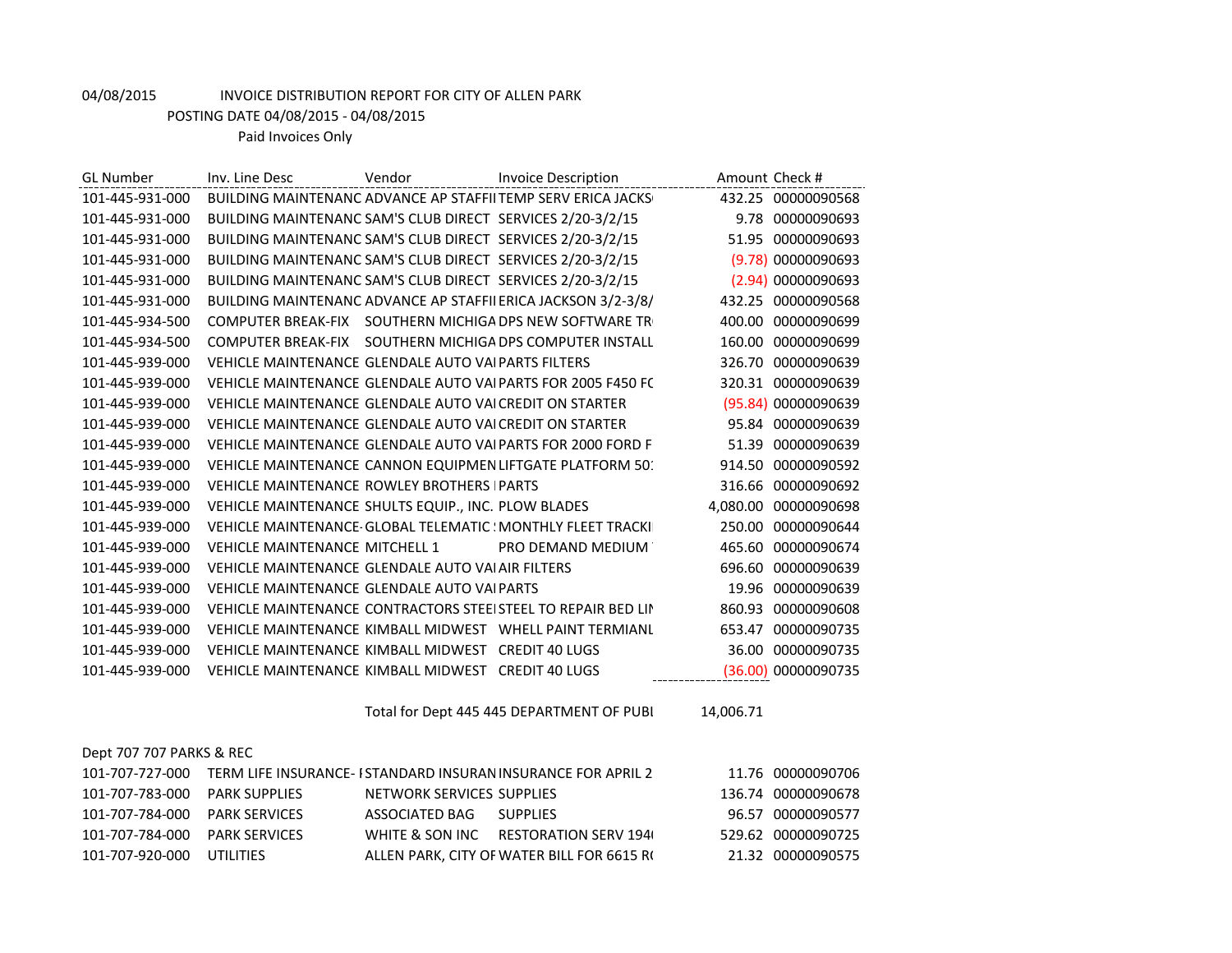| <b>GL Number</b>              | Inv. Line Desc                                       | Vendor                              | <b>Invoice Description</b>                                      | Amount Check #       |
|-------------------------------|------------------------------------------------------|-------------------------------------|-----------------------------------------------------------------|----------------------|
| 101-707-920-000               | <b>UTILITIES</b>                                     | <b>DTE ENERGY</b>                   | SERVICE 8643 PELHAM 2                                           | 66.60 00000090628    |
| 101-707-920-000               | <b>UTILITIES</b>                                     | <b>DTE ENERGY</b>                   | SERVICE 6295 WINONA 2                                           | 40.32 00000090628    |
| 101-707-920-000               | <b>UTILITIES</b>                                     | <b>DTE ENERGY</b>                   | <b>SERVICE 5000 ARNO 2/2</b>                                    | 1,023.52 00000090628 |
| 101-707-920-000               | <b>UTILITIES</b>                                     | <b>DTE ENERGY</b>                   | SERVICE 7420 QUANDT 2                                           | 29.28 00000090628    |
| 101-707-939-000               |                                                      |                                     | VEHICLE MAINTENANCE GLENDALE AUTO VAICREDIT ON CORE FOR ST      | 40.00 00000090639    |
| 101-707-939-000               |                                                      |                                     | VEHICLE MAINTENANCE GLENDALE AUTO VAICREDIT ON CORE FOR ST      | (40.00) 00000090639  |
| 101-707-939-000               | <b>VEHICLE MAINTENANCE MITCHELL 1</b>                |                                     | PRO DEMAND MEDIUM                                               | 465.60 00000090674   |
|                               |                                                      |                                     |                                                                 |                      |
|                               |                                                      | Total for Dept 707 707 PARKS & REC: |                                                                 | 2,421.33             |
| Dept 751 751 COMMUNITY CENTER |                                                      |                                     |                                                                 |                      |
| 101-751-757-000               | <b>OPERATING SUPPLIES</b>                            | PROPANE SERVICES SUPPLIES           |                                                                 | 341.66 00000090689   |
| 101-751-757-000               | <b>OPERATING SUPPLIES</b>                            | PROPANE SERVICES SUPPLIES           |                                                                 | 311.85 00000090689   |
| 101-751-757-000               | <b>OPERATING SUPPLIES</b>                            | PROPANE SERVICES SUPPLIES           |                                                                 | 6.17 00000090689     |
| 101-751-757-000               | <b>OPERATING SUPPLIES</b>                            | PROPANE SERVICES SUPPLIES           |                                                                 | 144.56 00000090689   |
| 101-751-757-000               | <b>OPERATING SUPPLIES</b>                            | PROPANE SERVICES CREDIT             |                                                                 | (311.85) 00000090689 |
| 101-751-757-000               | <b>OPERATING SUPPLIES</b>                            | PROPANE SERVICES CREDIT             |                                                                 | (6.17) 00000090689   |
| 101-751-757-000               | <b>OPERATING SUPPLIES</b>                            | PROPANE SERVICES CREDIT             |                                                                 | (18.71) 00000090689  |
| 101-751-757-000               | <b>OPERATING SUPPLIES</b>                            | PROPANE SERVICES CREDIT             |                                                                 | (141.75) 00000090689 |
| 101-751-757-000               | <b>OPERATING SUPPLIES</b>                            | PROPANE SERVICES CREDIT             |                                                                 | (2.81) 00000090689   |
| 101-751-757-000               | <b>OPERATING SUPPLIES</b>                            | PROPANE SERVICES CREDIT             |                                                                 | (8.51) 00000090689   |
| 101-751-757-000               | <b>OPERATING SUPPLIES</b>                            |                                     | <b>GORDON FOOD SER\ SUPPLIES FOR PARKS &amp; F</b>              | 415.91 00000090645   |
| 101-751-757-000               | <b>OPERATING SUPPLIES</b>                            |                                     | SAM'S CLUB DIRECT SERVICES 2/20-3/2/15                          | 35.22 00000090693    |
| 101-751-757-000               | <b>OPERATING SUPPLIES</b>                            |                                     | WAYNE COUNTY HE/FOOD SERV LISC RENEW.                           | 530.00 00000090724   |
| 101-751-816-000               |                                                      |                                     | PROF. SERV. - APRIL, MAY REDGUARD FIRE & SI QUARTERLY MONITORIN | 216.00 00000090691   |
| 101-751-816-000               | PROF. SERV. - OTHER                                  |                                     | REDGUARD FIRE & SI QUARTERLY BURGLAR SY                         | 177.00 00000090691   |
| 101-751-920-000               | <b>UTILITIES</b>                                     | <b>DIRECTV</b>                      | SERVICE 3/8/15-4/7/15                                           | 104.49 00000090617   |
| 101-751-920-000               | <b>UTILITIES</b>                                     |                                     | ALLEN PARK, CITY OF WATER SERV 10/1-1/1/1                       | 40.68 00000090572    |
| 101-751-920-000               | <b>UTILITIES</b>                                     |                                     | ALLEN PARK, CITY OF WATER SERVICES FOR 15                       | 702.36 00000090574   |
| 101-751-920-000               | <b>UTILITIES</b>                                     | <b>DTE ENERGY</b>                   | <b>SERVICE 15800 WHITE 2,</b>                                   | 9,178.15 00000090629 |
| 101-751-920-000               | <b>UTILITIES</b>                                     | <b>DTE ENERGY</b>                   | SERVICE 15800 WHITE 2,                                          | 808.26 00000090630   |
| 101-751-931-000               | <b>BUILDING MAINTENANC NETWORK SERVICES SUPPLIES</b> |                                     |                                                                 | 423.18 00000090678   |
| 101-751-931-000               | <b>BUILDING MAINTENANC NETWORK SERVICES SUPPLIES</b> |                                     |                                                                 | 263.22 00000090678   |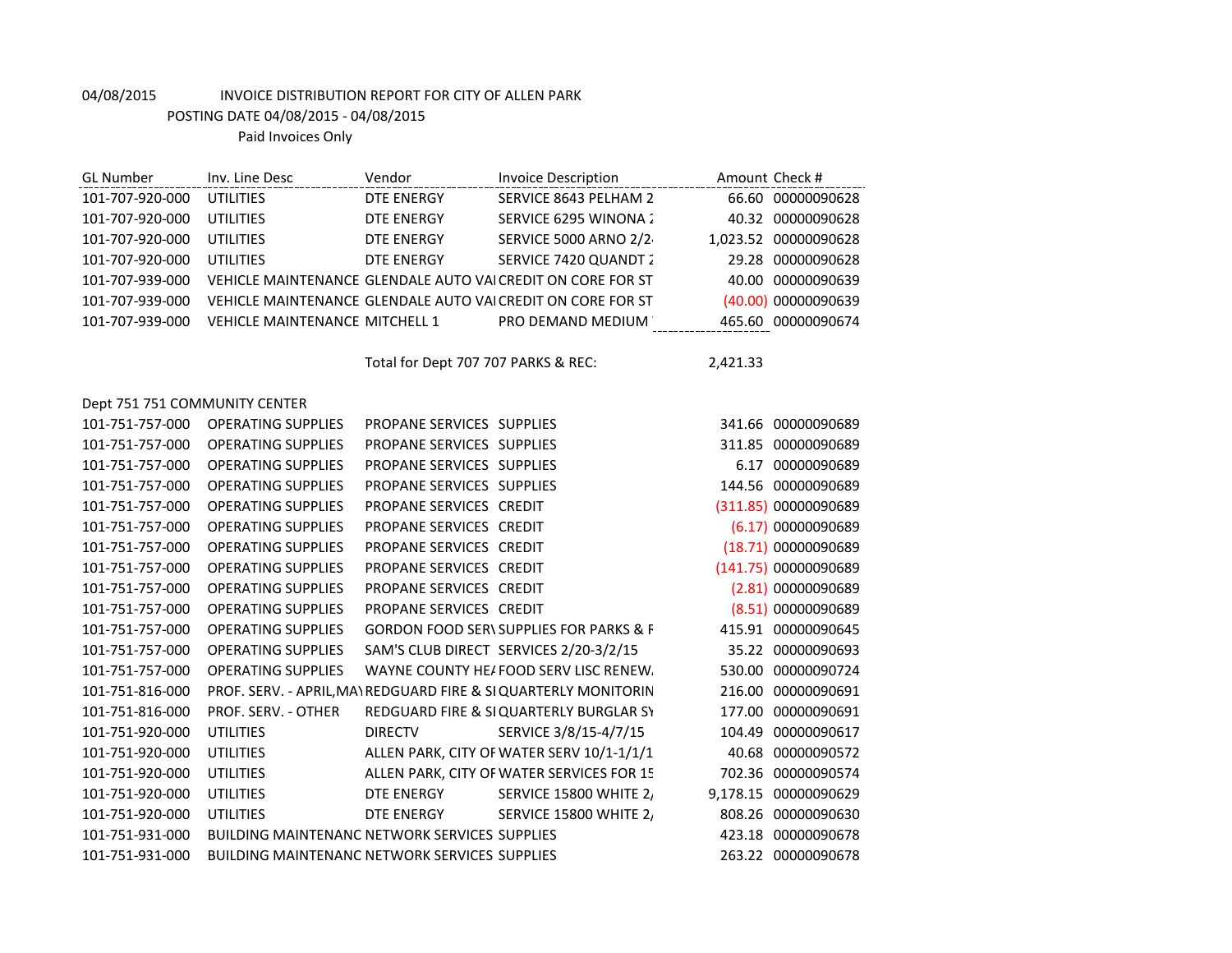POSTING DATE 04/08/2015 - 04/08/2015

| <b>GL Number</b>                | Inv. Line Desc                                        | Vendor                             | <b>Invoice Description</b>                                    |            | Amount Check #       |
|---------------------------------|-------------------------------------------------------|------------------------------------|---------------------------------------------------------------|------------|----------------------|
| 101-751-931-000                 | <b>BUILDING MAINTENANC NETWORK SERVICES SUPPLIES</b>  |                                    |                                                               |            | 108.44 00000090678   |
| 101-751-931-000                 | <b>BUILDING MAINTENANC CAMFIL</b>                     |                                    | <b>BLDG MNT SUPPLIES</b>                                      |            | 279.88 00000090591   |
| 101-751-931-000                 | BUILDING MAINTENANC NETWORK SERVICES SUPPLIES         |                                    |                                                               |            | 94.59 00000090678    |
| 101-751-931-000                 | BUILDING MAINTENANC NETWORK SERVICES SUPPLIES         |                                    |                                                               |            | 55.06 00000090678    |
| 101-751-931-000                 | <b>BUILDING MAINTENANC NETWORK SERVICES SUPPLIES</b>  |                                    |                                                               |            | 54.60 00000090678    |
| 101-751-931-000                 | <b>BUILDING MAINTENANC NETWORK SERVICES SUPPLIES</b>  |                                    |                                                               |            | 27.53 00000090678    |
| 101-751-931-000                 | <b>BUILDING MAINTENANC NETWORK SERVICES SUPPLIES</b>  |                                    |                                                               |            | 82.59 00000090678    |
| 101-751-934-000                 |                                                       |                                    | EQUIPMENT MAINTENAI SERV-ICE REFRIGERA SERV CALL REP BELTS ON |            | 1,057.53 00000090697 |
| 101-751-934-000                 |                                                       |                                    | EQUIPMENT MAINTENAISERV-ICE REFRIGERA SERV CALL ADJ COOLING   |            | 375.00 00000090697   |
| 101-751-934-000                 | EQUIPMENT MAINTENAIDSM SAW & KNIFE LISUPPLIES         |                                    |                                                               |            | 23.00 00000090622    |
| 101-751-934-000                 | EQUIPMENT MAINTENAIDSM SAW & KNIFE LISUPPLIES         |                                    |                                                               |            | 35.00 00000090622    |
| 101-751-934-000                 |                                                       |                                    | EQUIPMENT MAINTENAIJERRY COHEN ELITE I MARCH COLLING WATEF    |            | 200.00 00000090655   |
| 101-751-934-000                 |                                                       |                                    | EQUIPMENT MAINTENAI SOUTHERN MICHIGA PARKS & REC POWER FA     |            | 320.00 00000090699   |
| 101-751-934-000                 | EQUIPMENT MAINTENAIDSM SAW & KNIFE LIBLADE SHARPENING |                                    |                                                               |            | 23.00 00000090622    |
| 101-751-934-000                 |                                                       |                                    | EQUIPMENT MAINTENAI SERV-ICE REFRIGERA SERVICE CALL RESET PHA |            | 275.00 00000090697   |
| 101-751-934-000                 |                                                       |                                    | EQUIPMENT MAINTENAI SERV-ICE REFRIGERA SERV CALL RECONNECTE   |            | 375.00 00000090697   |
|                                 |                                                       |                                    | Total for Dept 751 751 COMMUNITY CENTER:                      | 16,595.13  |                      |
| Dept 864 864 RETIREE HEALTHCARE |                                                       |                                    |                                                               |            |                      |
| 101-864-727-000                 |                                                       |                                    | TERM LIFE INSURANCE-R STANDARD INSURAN INSURANCE FOR APRIL 2  |            | 2,848.00 00000090706 |
|                                 |                                                       |                                    | Total for Dept 864 864 RETIREE HEALTHCARE:                    | 2,848.00   |                      |
|                                 |                                                       | Total for Fund 101 GENERAL FUND:   |                                                               | 157,499.06 |                      |
| Fund 202 MAJOR STREET FUND      |                                                       |                                    |                                                               |            |                      |
| Dept 478 WINTER MAINTENANCE     |                                                       |                                    |                                                               |            |                      |
| 202-478-757-000                 | <b>OPERATING SUPPLIES</b>                             | DETROIT SALT COMP SERVICES 3/26/15 |                                                               |            | 8,322.89 00000090612 |
|                                 |                                                       |                                    | Total for Dept 478 WINTER MAINTENANCE:                        | 8,322.89   |                      |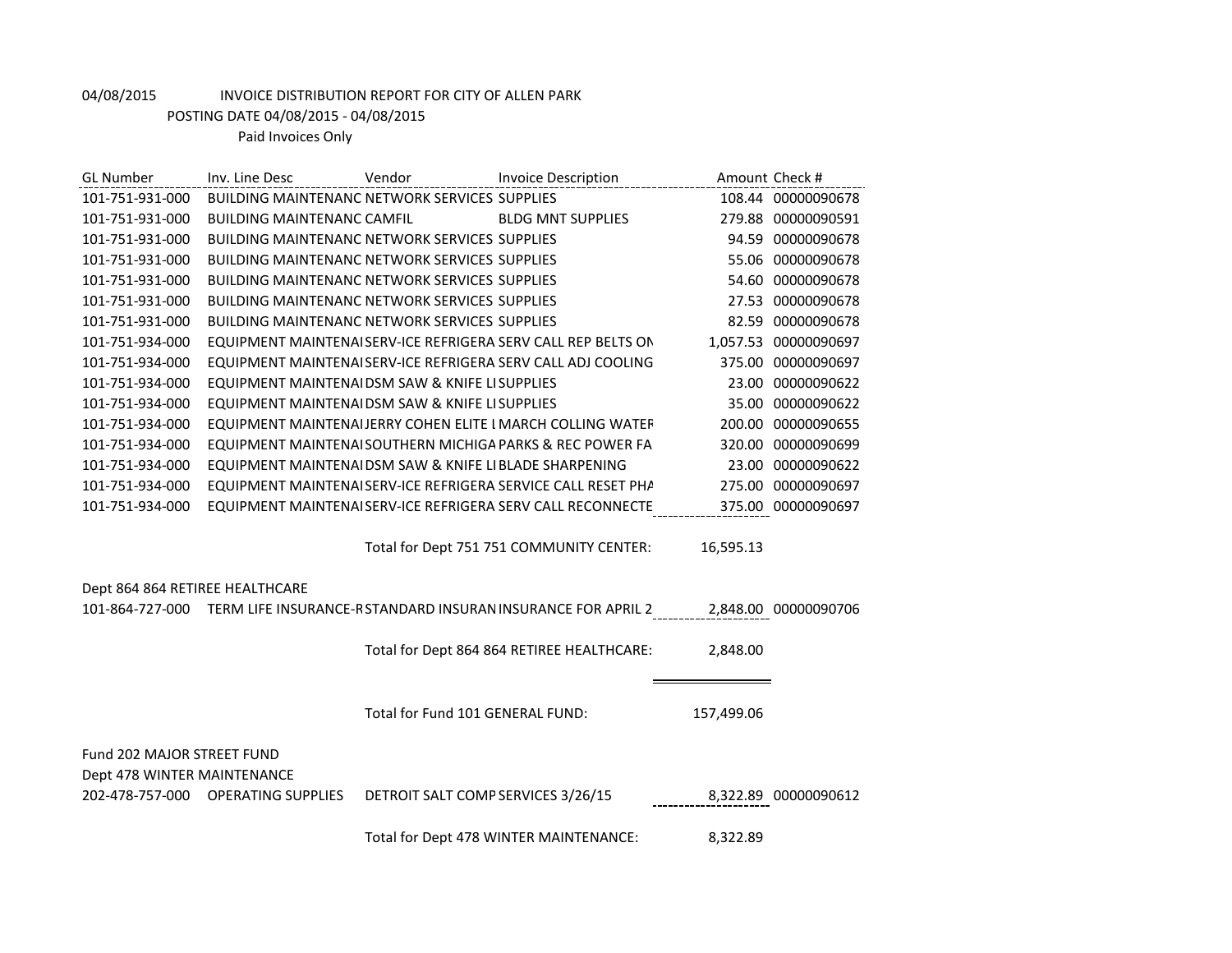| <b>GL Number</b>                | Inv. Line Desc                                           | Vendor                                | <b>Invoice Description</b>                                       |           | Amount Check #       |
|---------------------------------|----------------------------------------------------------|---------------------------------------|------------------------------------------------------------------|-----------|----------------------|
| Dept 479 PRESERVATION - STREETS |                                                          |                                       |                                                                  |           |                      |
| 202-479-757-000                 | <b>OPERATING SUPPLIES</b>                                | <b>BARRETT MICHIGAN CP-5 PAVE 192</b> |                                                                  |           | 914.50 00000090582   |
| 202-479-757-000                 | <b>OPERATING SUPPLIES</b>                                | <b>BARRETT MICHIGAN CP-PAVE 192</b>   |                                                                  |           | 875.50 00000090582   |
| 202-479-801-205                 |                                                          |                                       | PROF'L SERVICES - DOMI BUCCILLI GROUP, LL(INSPECTION SERVICE 3/  |           | 918.00 00000090588   |
| 202-479-801-205                 |                                                          |                                       | PROF'L SERVICES - DOMI BUCCILLI GROUP, LL(INSPEC SERV 3/9-3/13/1 |           | 2,322.00 00000090588 |
| 202-479-801-205                 |                                                          |                                       | PROF'L SERVICES - DOMI BUCCILLI GROUP, LL(INSPECTION SERV 3/16-3 |           | 2,592.00 00000090588 |
| 202-479-801-205                 |                                                          |                                       | PROF'L SERVICES - DOMI BUCCILLI GROUP, LL(INSPECTION SERV 3/10-3 |           | 1,026.00 00000090588 |
| 202-479-801-220                 |                                                          |                                       | PROF'L SERVICES - AJAX IT-N-T TREE SERVICE I REMOVED HALF MAPLE  |           | 900.00 00000090711   |
|                                 |                                                          |                                       |                                                                  |           |                      |
|                                 |                                                          |                                       | Total for Dept 479 PRESERVATION - STREETS:                       | 9,548.00  |                      |
|                                 |                                                          |                                       |                                                                  |           |                      |
| Dept 505 CONSTRUCTION - STREETS |                                                          |                                       |                                                                  |           |                      |
| 202-505-805-000                 |                                                          |                                       | 1-94 VARIOUS MISC. PRO MICHIGAN DEPT. OF FINAL SETTLEMENT JOB    |           | 180.98 00000090671   |
| 202-505-805-000                 |                                                          |                                       | 1-94 VARIOUS MISC. PRO MICHIGAN DEPT. OF FINAL SETTLEMENT 1116   |           | 77.88 00000090671    |
| 202-505-805-000                 | I-94 VARIOUS MISC. PRO MICHIGAN DEPT. OF JANUARY BILLING |                                       |                                                                  |           | 1,126.71 00000090671 |
|                                 |                                                          |                                       |                                                                  |           |                      |
|                                 |                                                          |                                       | Total for Dept 505 CONSTRUCTION - STREETS:                       | 1,385.57  |                      |
|                                 |                                                          |                                       |                                                                  |           |                      |
|                                 |                                                          |                                       |                                                                  |           |                      |
|                                 |                                                          |                                       | Total for Fund 202 MAJOR STREET FUND:                            | 19,256.46 |                      |
|                                 |                                                          |                                       |                                                                  |           |                      |
| Fund 203 LOCAL STREET FUND      |                                                          |                                       |                                                                  |           |                      |
| Dept 478 WINTER MAINTENANCE     |                                                          |                                       |                                                                  |           |                      |
|                                 | 203-478-757-000 OPERATING SUPPLIES                       | DETROIT SALT COMP SERVICES 3/26/15    |                                                                  |           | 8,322.89 00000090612 |
|                                 |                                                          |                                       |                                                                  |           |                      |
|                                 |                                                          |                                       | Total for Dept 478 WINTER MAINTENANCE:                           | 8,322.89  |                      |
|                                 |                                                          |                                       |                                                                  |           |                      |
| Dept 479 PRESERVATION - STREETS |                                                          |                                       |                                                                  |           |                      |
| 203-479-757-000                 | <b>OPERATING SUPPLIES</b>                                | <b>BARRETT MICHIGAN CP-5 PAVE 192</b> |                                                                  |           | 914.50 00000090582   |
| 203-479-757-000                 | <b>OPERATING SUPPLIES</b>                                | <b>BARRETT MICHIGAN CP-PAVE 192</b>   |                                                                  |           | 875.50 00000090582   |
|                                 |                                                          |                                       |                                                                  |           |                      |
|                                 |                                                          |                                       | Total for Dept 479 PRESERVATION - STREETS:                       | 1,790.00  |                      |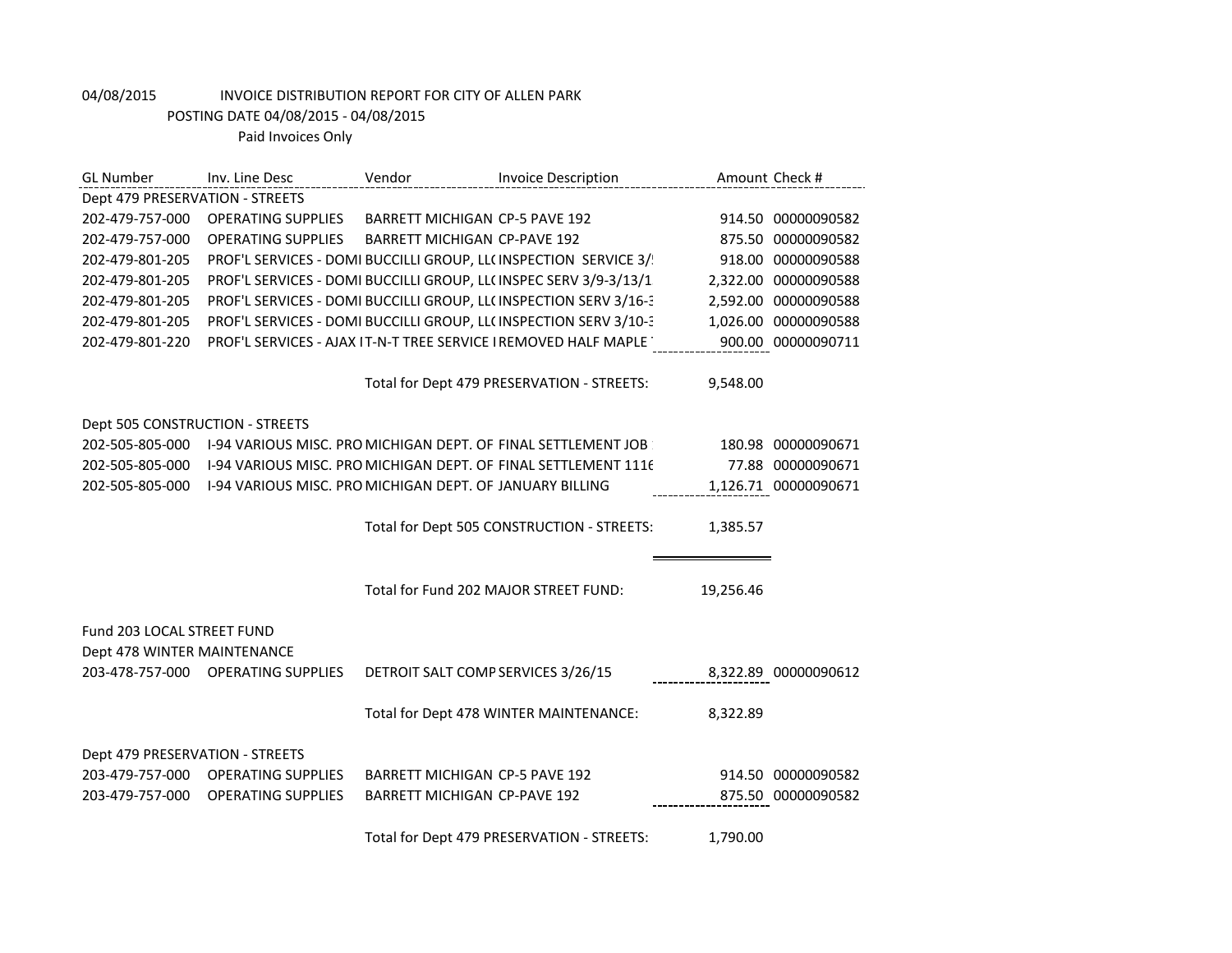| <b>GL Number</b>       | Inv. Line Desc                                             | Vendor                                  | <b>Invoice Description</b>                                        |           | Amount Check #       |  |  |  |
|------------------------|------------------------------------------------------------|-----------------------------------------|-------------------------------------------------------------------|-----------|----------------------|--|--|--|
|                        |                                                            |                                         |                                                                   |           |                      |  |  |  |
|                        |                                                            | Total for Fund 203 LOCAL STREET FUND:   |                                                                   | 10,112.89 |                      |  |  |  |
|                        |                                                            |                                         |                                                                   |           |                      |  |  |  |
|                        | Fund 249 BUILDING FUND<br>Dept 371 371 BUILDING DEPARTMENT |                                         |                                                                   |           |                      |  |  |  |
| 249-371-717-000        |                                                            |                                         | LIFE INSURANCE- BLDG STANDARD INSURAN INSURANCE FOR APRIL 2       |           | 18.00 00000090706    |  |  |  |
| 249-371-821-000        | MECHANICAL INSPECTIO CARNILL, STEVE                        |                                         | FEB 2015 MECHANICAL I                                             |           | 1,397.20 00000090594 |  |  |  |
| 249-371-822-000        | PLUMBING INSPECTIONS HALASH, JEROME                        |                                         | FEB 2015 PLUMBING INS                                             | 446.60    | 00000090651          |  |  |  |
| 249-371-822-500        | ELECTRICAL INSPECTION CARY, KENNETH                        |                                         | <b>ELECTRICAL INSPECTION</b>                                      | 280.00    | 00000090595          |  |  |  |
|                        |                                                            |                                         | TELEPHONE- D BOOMER VERIZON WIRELESS PHONE SERVICE 2/12-3/        |           | 00000090716          |  |  |  |
| 249-371-853-000        |                                                            |                                         |                                                                   | 129.94    |                      |  |  |  |
| 249-371-935-000        |                                                            |                                         | COMPUTER SOFTWARE I SOUTHERN MICHIGA BLDG DEPT NEW COMPI          |           | 720.00 00000090699   |  |  |  |
| 249-371-946-000        | <b>EQUIPMENT LEASE</b>                                     | DE LAGE LANDEN                          | <b>COPIER LEASE CHARGES</b>                                       | 156.18    | 00000090610          |  |  |  |
| 249-371-959-000        | PLANNING & ZONING                                          |                                         | <b>GLOBAL OFFICE SOLL SUPPLIES FOR BLDG</b>                       | 76.86     | 00000090641          |  |  |  |
| 249-371-959-000        | PLANNING & ZONING                                          | <b>GLOBAL OFFICE SOLL SUPPLIES BLDG</b> |                                                                   |           | 157.23 00000090641   |  |  |  |
|                        |                                                            |                                         | Total for Dept 371 371 BUILDING DEPARTMEN                         | 3,382.01  |                      |  |  |  |
|                        |                                                            | Total for Fund 249 BUILDING FUND:       |                                                                   | 3,382.01  |                      |  |  |  |
|                        |                                                            |                                         |                                                                   |           |                      |  |  |  |
| Fund 250 DDA OPERATING |                                                            |                                         |                                                                   |           |                      |  |  |  |
| Dept 000               |                                                            |                                         |                                                                   |           |                      |  |  |  |
| 250-000-920-000        | UTILITIES 2/5-3/5/15                                       | DTE ENERGY                              | 15500 BEATRICE PRK LOT                                            |           | 327.55 00000090623   |  |  |  |
| 250-000-920-000        | UTILITIES-2/5-3/6/15                                       | <b>DTE ENERGY</b>                       | 5301 ALLEN RD PARKING                                             |           | 118.32 00000090624   |  |  |  |
| 250-000-920-000        | UTILITIES-2/4-3/4/15                                       | <b>DTE ENERGY</b>                       | 17410 ECORSE PRK LOG                                              |           | 228.75 00000090625   |  |  |  |
| 250-000-920-000        | UTILITIES-2/4-3/9/15                                       | <b>DTE ENERGY</b>                       | 5951 N ALLEN RD PARK I                                            |           | 502.05 00000090626   |  |  |  |
| 250-000-920-000        | UTILITIES-2/3-3/9/15                                       | <b>DTE ENERGY</b>                       | 6543 ALLEN ELEC DDA O                                             |           | 122.53 00000090627   |  |  |  |
| 250-000-920-000        | <b>UTILITIES</b>                                           | <b>COMCAST</b>                          | 6543 DDA OFFICE 3/13-4                                            |           | 214.26 00000090606   |  |  |  |
| 250-000-920-000        |                                                            |                                         | UTILITIES- 010-AL065-43 ALLEN PARK, CITY OF DDA OFFICE 6543 ALLEN |           | 45.54 00000090573    |  |  |  |
| 250-000-931-000        | <b>BUILDING MAINTENANC HADDIX ELECTRIC</b>                 |                                         | <b>REPAIR STREET LIGHTS</b>                                       | 1,121.00  | 00000090650          |  |  |  |
| 250-000-931-000        | <b>BUILDING MAINTENANC HADDIX ELECTRIC</b>                 |                                         | <b>MATERIAL &amp; LABOR REW</b>                                   | 675.00    | 00000090650          |  |  |  |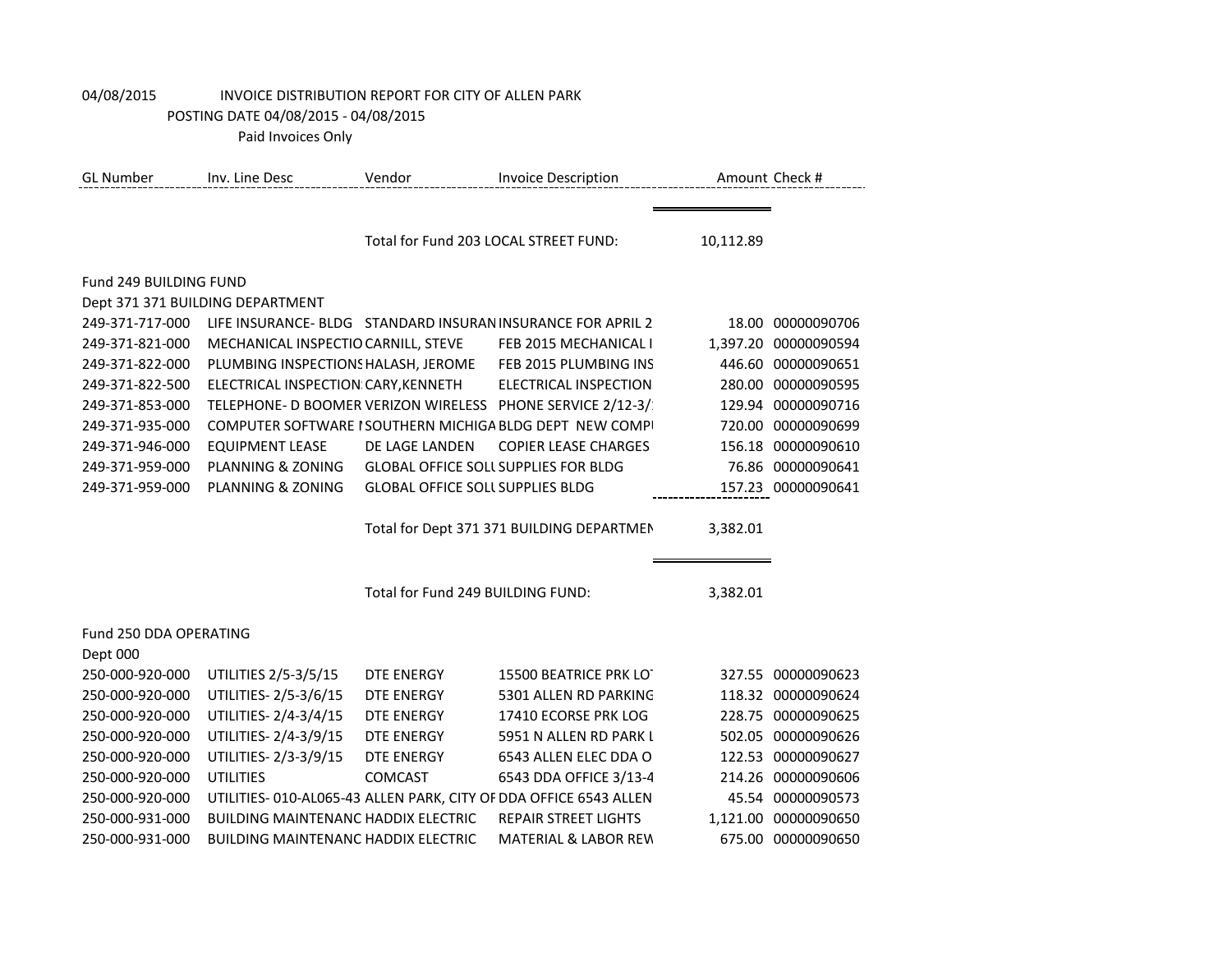| <b>GL Number</b> | Inv. Line Desc                                             | Vendor                            | <b>Invoice Description</b>                                    |           | Amount Check #       |
|------------------|------------------------------------------------------------|-----------------------------------|---------------------------------------------------------------|-----------|----------------------|
| 250-000-931-000  |                                                            |                                   | BUILDING MAINTENANC CEE-CLEAN WINDOW WINDOW CLEANING DD.      |           | 20.00 00000090597    |
| 250-000-931-000  | BUILDING MAINTENANC BROWN, TERRY                           |                                   | <b>AWNING MAINTENANCE</b>                                     |           | 150.00 00000090587   |
| 250-000-931-000  |                                                            |                                   | BUILDING MAINTENANC JOHN'S LANDSCAPIN DDA 2014-15 SNOW REN    |           | 4,175.00 00000090656 |
| 250-000-931-000  |                                                            |                                   | BUILDING MAINTENANC THE VERDIN COMPAIREPAIR OF SMALL 4 - WA   |           | 400.50 00000090715   |
| 250-000-931-000  |                                                            |                                   | BUILDING MAINTENANC WISNIEWSKI, ANTON DDA OFFICE CLEANING 3   | 60.00     | 00000090727          |
| 250-000-942-000  | <b>RENT-STORAGE</b>                                        | STOP & LOCK 2                     | DDA SEMI ANNUAL SPAC                                          |           | 724.68 00000090709   |
| 250-000-960-000  | MARKETING/PROMOTIO ALLEGRA MARKETINI SPRING SPREE FLYER    |                                   |                                                               |           | 453.02 00000090570   |
| 250-000-962-000  | <b>MISCELLANEOUS</b>                                       |                                   | SOUTHERN MICHIGA DDA CANNOT LOG IN VP                         |           | 80.00 00000090699    |
| 250-000-962-000  | <b>MISCELLANEOUS</b>                                       |                                   | DOWNRIVER PEST C(RAT ABATEMENT ON QU                          | 90.00     | 00000090621          |
| 250-000-962-000  | <b>MISCELLANEOUS</b>                                       |                                   | POMPONIO BROTHE REPAIR SCREENING WAL                          | 925.00    | 00000090688          |
| 250-000-985-000  |                                                            |                                   | CAPITAL OUTLAY-JOB 11 MICHIGAN DEPT. OF ECORSE STREETSCAPE FE | 25,555.54 | 00000090671          |
| 250-000-985-000  | <b>CAPITAL OUTLAY</b>                                      |                                   | MICHIGAN DEPT. OF ECORSE STREETSCAPE M                        |           | 2,218.52 00000090671 |
|                  |                                                            | Total for Dept 000 :              |                                                               | 38,207.26 |                      |
|                  |                                                            |                                   |                                                               |           |                      |
|                  |                                                            |                                   |                                                               |           |                      |
|                  |                                                            | Total for Fund 250 DDA OPERATING: |                                                               | 38,207.26 |                      |
|                  |                                                            |                                   |                                                               |           |                      |
|                  | Fund 265 DRUG FORFEITURE - FEDERAL                         |                                   |                                                               |           |                      |
| Dept 000         |                                                            |                                   |                                                               |           |                      |
| 265-000-757-000  | <b>OPERATING SUPPLIES</b>                                  |                                   | C.M.P. DISTRIBUTOR ARMOR EXPRESS LIGHTH                       |           | 4,090.00 00000090589 |
| 265-000-826-000  |                                                            |                                   | COURT & ATTORNEY CO! WAYNE COUNTY - ACATTORNEY FEES 14-2016   |           | 80.00 00000090720    |
| 265-000-826-000  |                                                            |                                   | COURT & ATTORNEY CO! WAYNE COUNTY - ACATTORNEY FEES 14-0085   |           | 236.00 00000090721   |
| 265-000-931-000  | <b>BUILDING MAINTENANC LOWER HURON SUPISUPPLIES</b>        |                                   |                                                               |           | 413.38 00000090663   |
| 265-000-939-000  |                                                            |                                   | VEHICLE MAINTENANCE GLENDALE AUTO VAI PARTS FOR 2001 F150 PI  | 135.61    | 00000090639          |
| 265-000-939-000  |                                                            |                                   | VEHICLE MAINTENANCE GLENDALE AUTO VAI PARTS FOR 2001 FORD F   |           | 94.81 00000090639    |
| 265-000-939-000  |                                                            |                                   | VEHICLE MAINTENANCE GLENDALE AUTO VAI PARTS FOR 2012 FORD E   |           | 115.99 00000090639   |
| 265-000-939-000  | <b>VEHICLE MAINTENANCE CAR TUNES</b>                       |                                   | <b>UNDERCOVER CAR TINT</b>                                    |           | 100.00 00000090593   |
| 265-000-939-000  | VEHICLE MAINTENANCE GRAPHICSSIGNS INC GRAPHICS POLICE CARS |                                   |                                                               | 825.00    | 00000090647          |
| 265-000-939-000  | <b>VEHICLE MAINTENANCE MITCHELL 1</b>                      |                                   | PRO DEMAND MEDIUM                                             |           | 465.60 00000090674   |
| 265-000-939-000  |                                                            |                                   | VEHICLE MAINTENANCE GLENDALE AUTO VALCREDIT FROM INV 79643    |           | (25.00) 00000090639  |
| 265-000-939-000  | VEHICLE MAINTENANCE GRAPHICSSIGNS INC GRAPHICS REPAIR 03   |                                   |                                                               |           | 250.00 00000090647   |

265-000-985-000 VEHICLES CYNERGY EQUIPMENT REMOVAL F 434.79 00000090609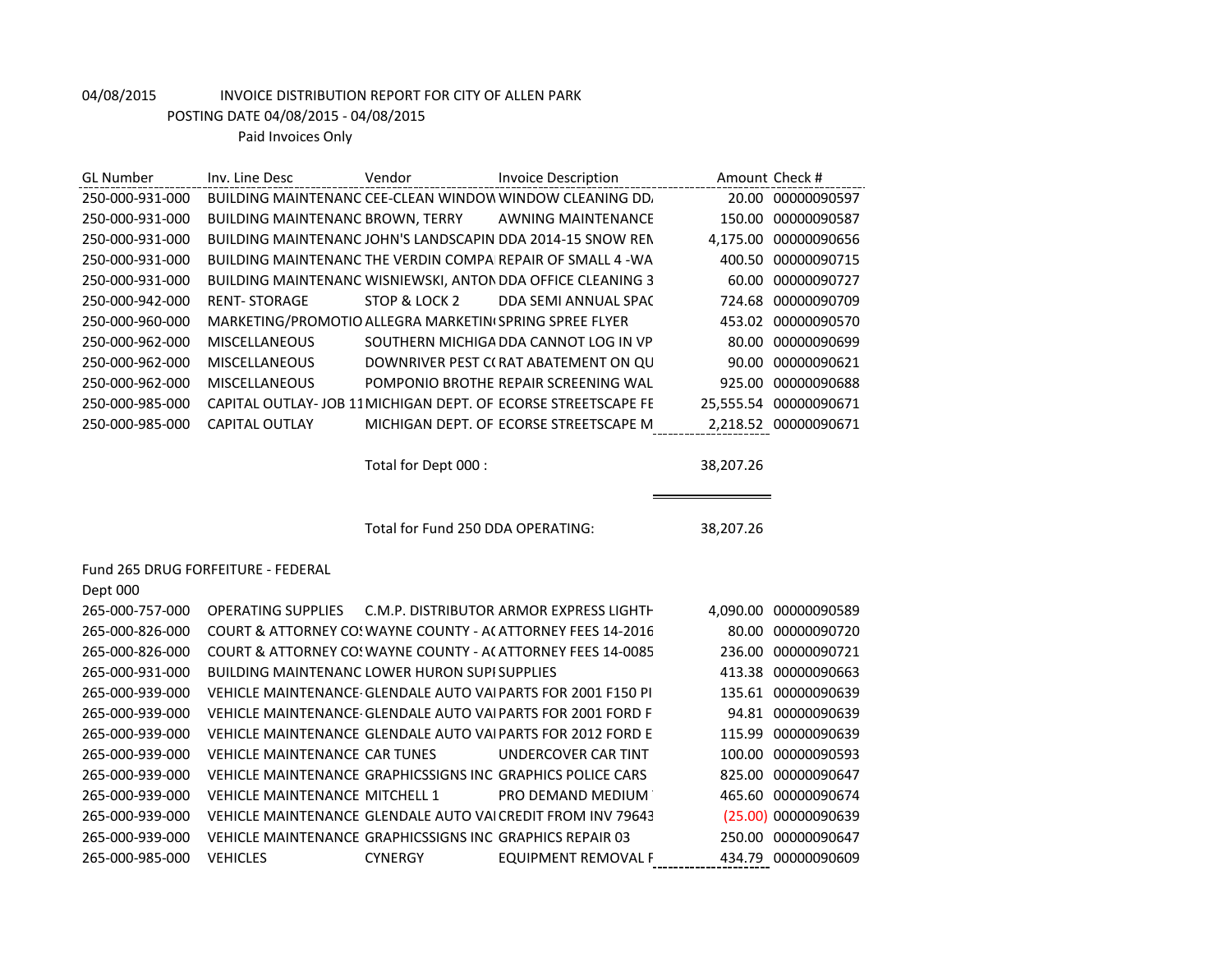| <b>GL Number</b>                             | Inv. Line Desc                                   | Vendor                                     | <b>Invoice Description</b>                                    |                 | Amount Check #                   |
|----------------------------------------------|--------------------------------------------------|--------------------------------------------|---------------------------------------------------------------|-----------------|----------------------------------|
|                                              |                                                  | Total for Dept 000 :                       |                                                               | 7,216.18        |                                  |
|                                              |                                                  |                                            | Total for Fund 265 DRUG FORFEITURE - FEDER                    | 7,216.18        |                                  |
| Fund 266 DRUG FORFEITURE - STATE<br>Dept 000 |                                                  |                                            |                                                               |                 |                                  |
| 266-000-657-000                              |                                                  |                                            | FORFEITED MONIES-STA THE CASPER CORPOF PERSONAL DUTY LOCKEF   |                 | 23,755.60 00000090714            |
| 266-000-657-000                              |                                                  |                                            | FORFEITED MONIES-STA SCP OFFICE INTERIOI OFFICE FURNITURE FOR |                 | 3,601.00 00000090695             |
|                                              |                                                  | Total for Dept 000 :                       |                                                               | 27,356.60       |                                  |
|                                              |                                                  |                                            | Total for Fund 266 DRUG FORFEITURE - STATE                    | 27,356.60       |                                  |
| Fund 271 LIBRARY                             |                                                  |                                            |                                                               |                 |                                  |
| Dept 000                                     |                                                  |                                            |                                                               |                 |                                  |
| 271-000-716-000                              | <b>MEDICAL-LIBRARY</b>                           | <b>LOWER HURON SUPI SUPPLIES</b>           | STANDARD INSURAN INSURANCE FOR APRIL 2                        | 12.00<br>186.63 | 00000090706                      |
| 271-000-728-000<br>271-000-728-000           | <b>OFFICE SUPPLIES</b><br><b>OFFICE SUPPLIES</b> |                                            | PETTY CASH - LIBRAR REPLENISH PETTY CASH I                    |                 | 00000090663<br>68.32 00000090685 |
| 271-000-728-000                              | <b>OFFICE SUPPLIES</b>                           | <b>GLOBAL OFFICE SOLL SUPPLIES LIBRARY</b> |                                                               |                 | 412.02 00000090641               |
| 271-000-728-000                              | <b>OFFICE SUPPLIES</b>                           | <b>GLOBAL OFFICE SOLL SUPPLIES LIBRARY</b> |                                                               |                 | 218.45 00000090641               |
| 271-000-728-000                              | <b>OFFICE SUPPLIES</b>                           | <b>GLOBAL OFFICE SOLL SUPPLIES LIBRARY</b> |                                                               |                 | 48.64 00000090641                |
| 271-000-728-000                              | <b>OFFICE SUPPLIES</b>                           |                                            | <b>GLOBAL OFFICE SOLL CREDIT SUPPLIES LIBRAR</b>              |                 | (46.42) 00000090641              |
| 271-000-828-000                              | <b>MATERIALS</b>                                 | <b>BAKER &amp; TAYLOR</b>                  | <b>MATERIALS</b>                                              | 46.09           | 00000090580                      |
| 271-000-828-000                              | <b>MATERIALS</b>                                 | <b>BAKER &amp; TAYLOR</b>                  | <b>MATERIALS</b>                                              | 28.36           | 00000090580                      |
| 271-000-828-000                              | <b>MATERIALS</b>                                 | <b>BAKER &amp; TAYLOR</b>                  | <b>MATERIALS</b>                                              | 25.44           | 00000090580                      |
| 271-000-828-000                              | <b>MATERIALS</b>                                 | <b>BAKER &amp; TAYLOR</b>                  | <b>MATERIALS</b>                                              |                 | 55.58 00000090580                |
| 271-000-828-000                              | <b>MATERIALS</b>                                 | <b>BAKER &amp; TAYLOR</b>                  | <b>MATERIALS</b>                                              | 96.89           | 00000090580                      |
| 271-000-828-000                              | <b>MATERIALS</b>                                 | <b>BAKER &amp; TAYLOR</b>                  | <b>MATERIALS</b>                                              |                 | 354.26 00000090580               |
| 271-000-828-000                              | <b>MATERIALS</b>                                 | <b>BLACKSTONE AUDIO AUDIOBOOKS</b>         |                                                               |                 | 35.97 00000090584                |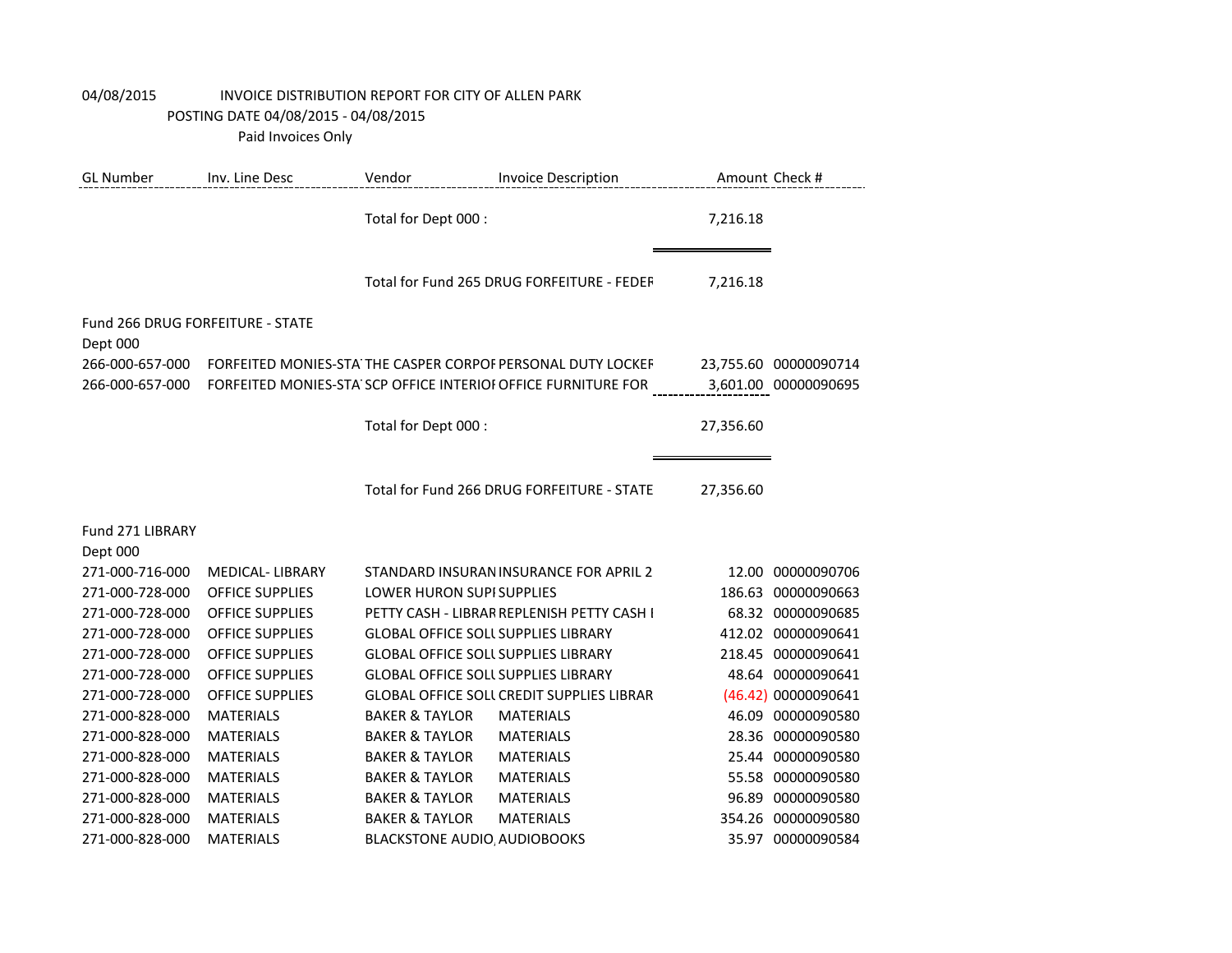| GL Number       | Inv. Line Desc   | Vendor                             | <b>Invoice Description</b>                                  |        | Amount Check #     |
|-----------------|------------------|------------------------------------|-------------------------------------------------------------|--------|--------------------|
| 271-000-828-000 | <b>MATERIALS</b> | <b>BLACKSTONE AUDIO AUDIOBOOKS</b> |                                                             |        | 92.88 00000090584  |
| 271-000-828-000 | <b>MATERIALS</b> | <b>CENGAGE LEARING II SUPPLIES</b> |                                                             |        | 19.19 00000090598  |
| 271-000-828-000 | <b>MATERIALS</b> |                                    | PETTY CASH - LIBRAR REPLENISH PETTY CASH I                  |        | 47.56 00000090685  |
| 271-000-828-000 | <b>MATFRIALS</b> | STEINWAY INC                       | MUSIC CDS                                                   | 126.87 | 00000090708        |
| 271-000-828-000 | <b>MATFRIALS</b> |                                    | WOLPER SUBSCRIPTI NEW MAGAZINE BOOKS                        |        | 165.23 00000090728 |
| 271-000-920-000 | UTILITIES        | DTE ENERGY                         | SERVICE 8100 ALLEN RD                                       | 780.88 | 00000090630        |
| 271-000-943-000 |                  |                                    | EQUIPMENT RENTAL- TA VERIZON WIRELESS INTERNET ACCESS PATRO |        | 599.94 00000090717 |
|                 |                  |                                    |                                                             |        |                    |

Total for Dept 000 : 3,374.78

eri

Total for Fund 271 LIBRARY: 3,374.78

### Fund 592 WATER & SEWER

| Dept 601 601 WATER AND SEWER |                                                    |             |                                                                         |           |                        |  |
|------------------------------|----------------------------------------------------|-------------|-------------------------------------------------------------------------|-----------|------------------------|--|
| 592-601-602-000              | PURCHASED WATER                                    |             | DETROIT WATER & S WHOLESALE WATER 1/3                                   |           | 150,039.98 00000090614 |  |
| 592-601-604-000              |                                                    |             | <b>IWC CHARGES - DETROIT DETROIT WATER &amp; S IWC SERVICES MONTH O</b> |           | 4.099.64 00000090615   |  |
| 592-601-605-000              |                                                    |             | SEWAGE DISPOSAL - DET DETROIT WATER & S WHOLESALE SEWER CHA             |           | 53,900.00 00000090613  |  |
| 592-601-605-000              |                                                    |             | SEWAGE DISPOSAL - DET DETROIT WATER & S SERVICES 2/10-3/4/15 F(         |           | 120.40 00000090616     |  |
| 592-601-607-001              | SEWAGE DISPOSAL - WA WAYNE COUNTY                  |             | FEB 2015 SEWAGE DISPC                                                   | 57,513.37 | 00000090719            |  |
| 592-601-607-300              | EXCESS FLOWS - WAYNE WAYNE COUNTY                  |             | MARCH 2015 FIXED EXCI                                                   |           | 64,549.00 00000090736  |  |
| 592-601-643-000              | UTILITIES                                          | DTE ENERGY  | SERVICE 17439 HANOVE                                                    |           | 90.16 00000090628      |  |
| 592-601-667-001              | <b>VEHICLE MAINTENANCE ROWLEY BROTHERS   PARTS</b> |             |                                                                         | 316.67    | 00000090692            |  |
| 592-601-667-001              | <b>VEHICLE MAINTENANCE MITCHELL 1</b>              |             | PRO DEMAND MEDIUM                                                       |           | 465.60 00000090674     |  |
| 592-601-667-001              | VEHICLE MAINTENANCE DOHENY, JACK SUPPIPARTS        |             |                                                                         |           | 132.00 00000090618     |  |
| 592-601-667-001              | VEHICLE MAINTENANCE MICHIGAN CAT                   |             | <b>PARTS</b>                                                            |           | 123.40 00000090667     |  |
| 592-601-667-001              | VEHICLE MAINTENANCE MICHIGAN CAT                   |             | <b>PARTS HOSE</b>                                                       |           | 76.32 00000090668      |  |
| 592-601-667-001              | VEHICLE MAINTENANCE MICHIGAN CAT                   |             | <b>PARTS HOSE</b>                                                       | 41.49     | 00000090669            |  |
| 592-601-667-001              | VEHICLE MAINTENANCE MICHIGAN CAT                   |             | <b>PARTS</b>                                                            |           | 133.35 00000090670     |  |
| 592-601-671-001              | SEWER MAINTENANCE ENVIRONMENTAL PF SUPPLIES        |             |                                                                         | 573.39    | 00000090633            |  |
| 592-601-673-001              | <b>MAIN MAINTENANCE</b>                            |             | HD SUPPLY WATERW WATERMAIN JOB LIQUIF                                   |           | 201.11 00000090652     |  |
| 592-601-673-001              | <b>MAIN MAINTENANCE</b>                            | EJ USA, INC | <b>SUPPLIES</b>                                                         |           | 294.25 00000090631     |  |
| 592-601-673-001              | <b>MAIN MAINTENANCE</b>                            | EJ USA, INC | <b>SUPPLIES</b>                                                         |           | 3,504.76 00000090631   |  |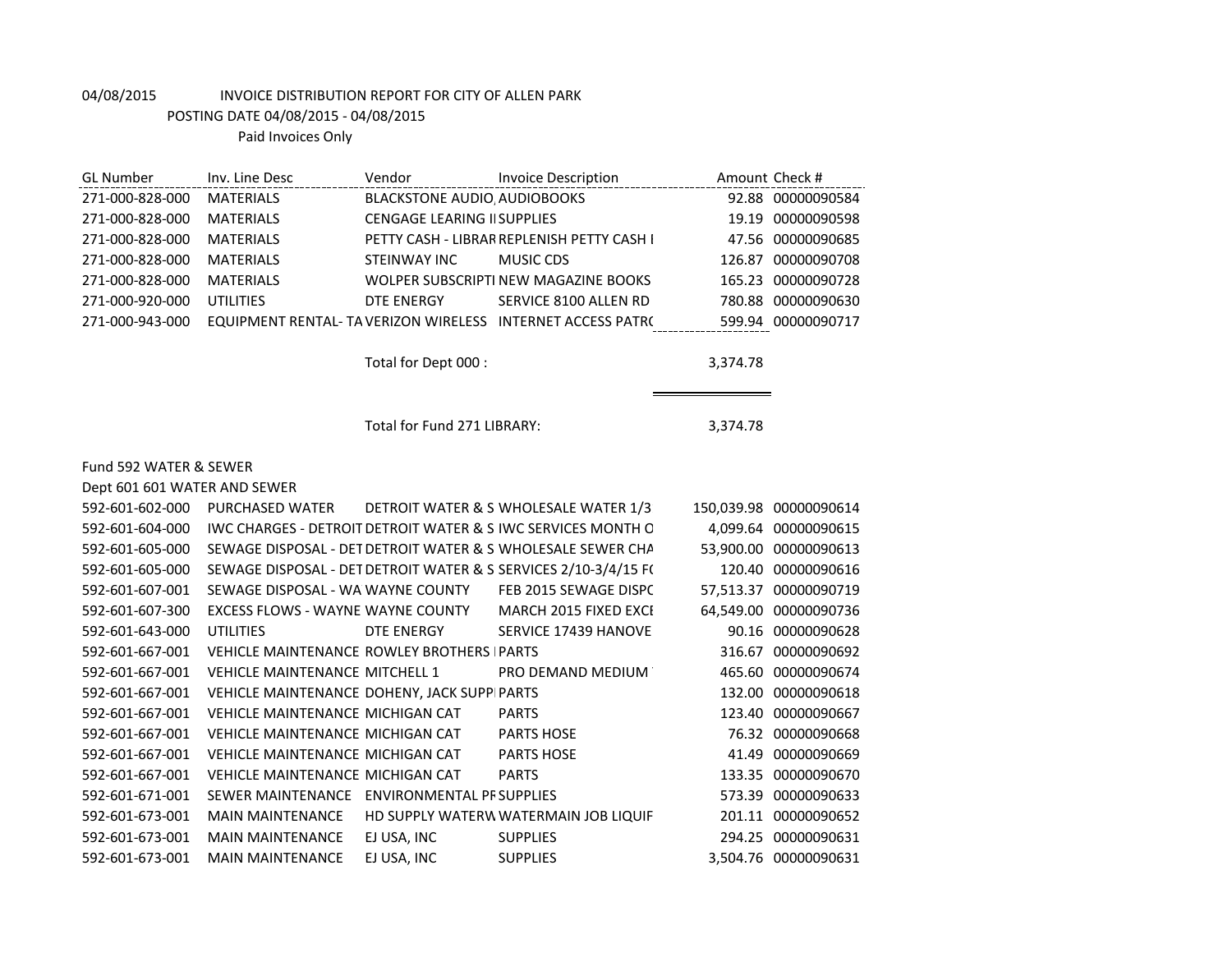POSTING DATE 04/08/2015 - 04/08/2015

| <b>GL Number</b>   | Inv. Line Desc                         | Vendor                    | <b>Invoice Description</b>                                         |            | Amount Check #       |
|--------------------|----------------------------------------|---------------------------|--------------------------------------------------------------------|------------|----------------------|
| 592-601-673-001    | <b>MAIN MAINTENANCE</b>                | <b>BRONER</b>             | <b>SUPPLIES</b>                                                    |            | 149.78 00000090586   |
| 592-601-673-001    | <b>MAIN MAINTENANCE</b>                | POLLARDWATER.COI SUPPLIES |                                                                    |            | 293.28 00000090687   |
| 592-601-678-005    | <b>RUBBLE REMOVAL</b>                  |                           | LUKAS AND SONS EN CLEAN UP ALLEN PARK C                            |            | 4,500.00 00000090664 |
| 592-601-716-000    |                                        |                           | MEDICAL-WATER/SEWE STANDARD INSURAN INSURANCE FOR APRIL 2          |            | 54.00 00000090706    |
| 592-601-717-000    |                                        |                           | RETIREE HEALTH BENEFI STANDARD INSURAN INSURANCE FOR APRIL 2       | 240.30     | 00000090706          |
| 592-601-822-000    |                                        |                           | COMPUTER SERVICE MA SOUTHERN MICHIGA DPS PC PROGRAM 9818           | 200.00     | 00000090699          |
| 592-601-822-000    |                                        |                           | COMPUTER SERVICE MA SOUTHERN MICHIGA TREASURERS OFFICE SET         | 493.34     | 00000090699          |
| 592-601-822-000    |                                        |                           | COMPUTER SERVICE MA SOUTHERN MICHIGA FINANCE INSTALL NEW (         | 400.00     | 00000090699          |
| 592-601-921-000    | <b>OFFICE SUPPLIES</b>                 |                           | GLOBAL OFFICE SOLL SUPPLIES WATER DEPT                             |            | 62.18 00000090641    |
| 592-601-921-000    | <b>OFFICE SUPPLIES</b>                 |                           | <b>GLOBAL OFFICE SOLL SUPPLIES WATER DEPT</b>                      | 178.53     | 00000090641          |
| 592-601-921-000    | <b>OFFICE SUPPLIES</b>                 |                           | <b>GLOBAL OFFICE SOLL SUPPLIES WATER DEPT</b>                      |            | 21.53 00000090641    |
| 592-601-946-000    | <b>COPIER FEES</b>                     | DE LAGE LANDEN            | <b>COPIER LEASE CHARGES</b>                                        |            | 463.42 00000090610   |
| 592-601-962-000    | <b>MISCELLANEOUS</b>                   | <b>AT &amp; T</b>         | SERVICE 3/19-4/18/15                                               |            | 147.26 00000090578   |
|                    |                                        |                           |                                                                    |            |                      |
|                    |                                        |                           | Total for Dept 601 601 WATER AND SEWER:                            | 343,378.51 |                      |
|                    |                                        |                           |                                                                    |            |                      |
| Dept 603 603 BASIN |                                        |                           |                                                                    |            |                      |
| 592-603-716-000    |                                        |                           | <b>EMPLOYEE BENEFITS-BA STANDARD INSURAN INSURANCE FOR APRIL 2</b> | 12.00      | 00000090706          |
| 592-603-853-000    |                                        |                           | TELEPHONE-BASIN/PUM VERIZON WIRELESS PHONE SERVICE 2/12-3/         |            | 136.60 00000090716   |
| 592-603-853-000    | TELEPHONE- BASIN PUM VERIZON WIRELESS  |                           | PHONE SERVICE 2/12-3/                                              |            | 106.53 00000090716   |
| 592-603-853-000    | TELEPHONE- BASIN PUM VERIZON WIRELESS  |                           | PHONE SERVICE 2/12-3/                                              |            | 106.53 00000090716   |
| 592-603-853-000    | TELEPHONE- BASIN PUM VERIZON WIRELESS  |                           | PHONE SERVICE 2/12-3/                                              |            | 136.60 00000090716   |
| 592-603-853-000    | TELEPHONE- BASIN PUM VERIZON WIRELESS  |                           | PHONE SERVICE 2/12-3/                                              | 106.53     | 00000090716          |
| 592-603-853-000    | TELEPHONE- DAVE HAGE VERIZON WIRELESS  |                           | PHONE SERVICE 2/12-3/                                              |            | 105.52 00000090716   |
| 592-603-853-000    | TELEPHONE- MIKE SIMEI VERIZON WIRELESS |                           | PHONE SERVICE 2/12-3/                                              |            | 105.47 00000090716   |
| 592-603-853-000    | <b>TELEPHONE</b>                       | <b>AT &amp; T</b>         | SERVICE APS 1 3/13-4/12                                            | 22.30      | 00000090578          |
| 592-603-853-000    | <b>TELEPHONE</b>                       | <b>AT &amp; T</b>         | SERVICE WET PUMP STA                                               | 154.18     | 00000090578          |
| 592-603-853-000    | <b>TELEPHONE</b>                       | <b>AT &amp; T</b>         | SERVICE 5020 QUANDT 3                                              | 22.30      | 00000090578          |
| 592-603-853-000    | <b>TELEPHONE</b>                       | AT&T                      | PHONE SERVICE 4/1-4/3                                              | 599.09     | 00000090578          |
| 592-603-920-000    | <b>UTILITIES</b>                       | <b>DTE ENERGY</b>         | SERVICE 14500 MORAN                                                |            | 671.41 00000090630   |
| 592-603-920-000    | <b>UTILITIES</b>                       | <b>DTE ENERGY</b>         | SERVICE 14500 MORAN                                                |            | 1,673.73 00000090630 |
| 592-603-920-000    | <b>UTILITIES</b>                       | <b>DTE ENERGY</b>         | <b>SERVICE 8245 VINE 2/11</b>                                      |            | 74.38 00000090628    |
| 592-603-934-000    |                                        |                           | EQUIPMENT MAINTENAI MEYER LABORATORY FLOAT SOLVE 5 GALLON          |            | 1,048.95 00000090666 |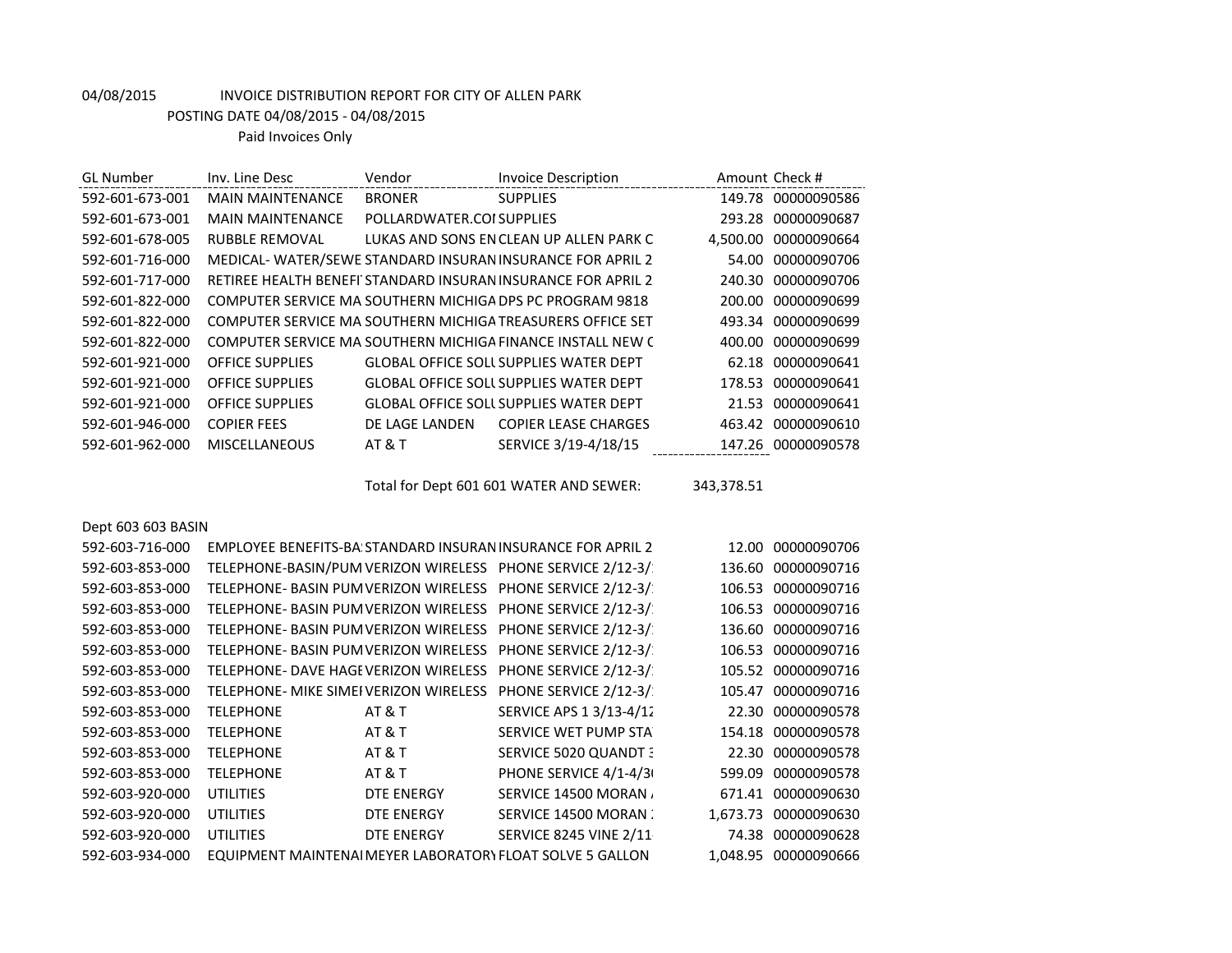| <b>GL Number</b>                 | Inv. Line Desc                                             | Vendor                            | <b>Invoice Description</b>                                       |              | Amount Check #         |
|----------------------------------|------------------------------------------------------------|-----------------------------------|------------------------------------------------------------------|--------------|------------------------|
| 592-603-939-000                  | VEHICLE MAINTENANCE WOLVERINE POWER PARTS SV JOB 0550954   |                                   |                                                                  |              | 1,088.68 00000090729   |
| 592-603-939-000                  | <b>VEHICLE MAINTENANCE GRAINGER</b>                        |                                   | <b>PARTS</b>                                                     |              | 128.70 00000090646     |
|                                  |                                                            |                                   |                                                                  |              |                        |
|                                  |                                                            | Total for Dept 603 603 BASIN:     |                                                                  | 6,299.50     |                        |
|                                  |                                                            |                                   |                                                                  |              |                        |
|                                  |                                                            |                                   |                                                                  |              |                        |
|                                  |                                                            | Total for Fund 592 WATER & SEWER: |                                                                  | 349,678.01   |                        |
|                                  |                                                            |                                   |                                                                  |              |                        |
| Dept 906 DEBT SERVICE            | <b>Fund 593 SOUTHFIELD LEASE PROPERTIES</b>                |                                   |                                                                  |              |                        |
| 593-906-993-000                  | <b>LOAN PRINCIPAL</b>                                      |                                   | THE BANK OF NEW Y SERIES 2009B RECOVERY                          |              | 510,000.00 00000090713 |
| 593-906-995-000                  | <b>BOND INTEREST</b>                                       |                                   | THE BANK OF NEW Y SERIES 2009B RECOVERY                          |              | 944,260.63 00000090713 |
|                                  | PAYING AGENT FEES                                          |                                   |                                                                  |              |                        |
| 593-906-997-000                  |                                                            |                                   | THE BANK OF NEW Y AP 2009B RECOVERY ZOI                          |              | 38.50 00000090712      |
|                                  |                                                            | Total for Dept 906 DEBT SERVICE:  |                                                                  | 1,454,299.13 |                        |
|                                  |                                                            |                                   |                                                                  |              |                        |
|                                  |                                                            |                                   |                                                                  |              |                        |
|                                  |                                                            |                                   | Total for Fund 593 SOUTHFIELD LEASE PROPEI                       | 1,454,299.13 |                        |
|                                  |                                                            |                                   |                                                                  |              |                        |
| <b>Fund 701 TRUST AND AGENCY</b> |                                                            |                                   |                                                                  |              |                        |
| Dept 000                         |                                                            |                                   |                                                                  |              |                        |
| 701-000-242-000                  |                                                            |                                   | CITY FESTIVITIES ESCROV SOUTHERN MICHIGA FESTIVITES MONTHLY PH   |              | 35.00 00000090699      |
| 701-000-242-000                  |                                                            |                                   | CITY FESTIVITIES ESCROV SOUTHERN MICHIGA AP FESTIVITES MONTHLY   |              | 35.00 00000090699      |
| 701-000-242-000                  | CITY FESTIVITIES ESCROV MICHIGAN FESTIVAL: 2015 MEMBERSHIP |                                   |                                                                  |              | 200.00 00000090672     |
| 701-000-242-000                  | CITY FESTIVITIES ESCROV ASADOORIAN FAMIL VENDOR POSTCARDS  |                                   |                                                                  |              | 57.50 00000090576      |
| 701-000-242-000                  |                                                            |                                   | CITY FESTIVITIES ESCROV NICHOLLS, COURTNE REIMBURSEMENT FOR V    |              | 602.05 00000090680     |
| 701-000-242-000                  | <b>CITY FESTIVITIES ESCROV BMI</b>                         |                                   | <b>MUSIC LICENSING</b>                                           |              | 330.00 00000090585     |
| 701-000-242-000                  |                                                            |                                   | CITY FESTIVITIES ESCROV NICHOLLS, COURTNE SECRETARIAL SERVICE FC |              | 2,000.00 00000090680   |
|                                  |                                                            |                                   |                                                                  |              |                        |

Total for Dept 000 : 3,259.55